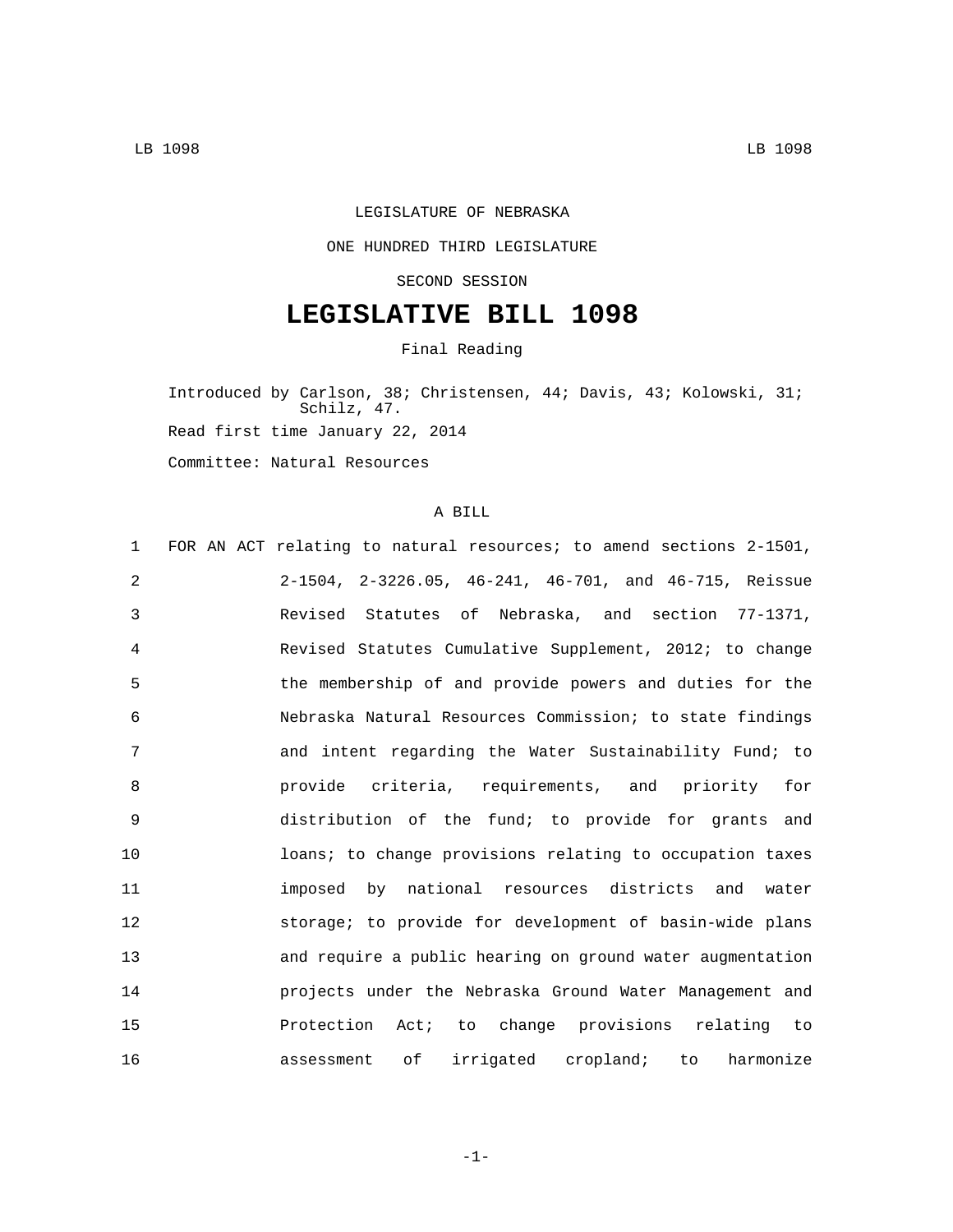| provisions; to provide operative dates; to repeal the   |
|---------------------------------------------------------|
| original sections; and to declare an emergency.         |
| 3 Be it enacted by the people of the State of Nebraska, |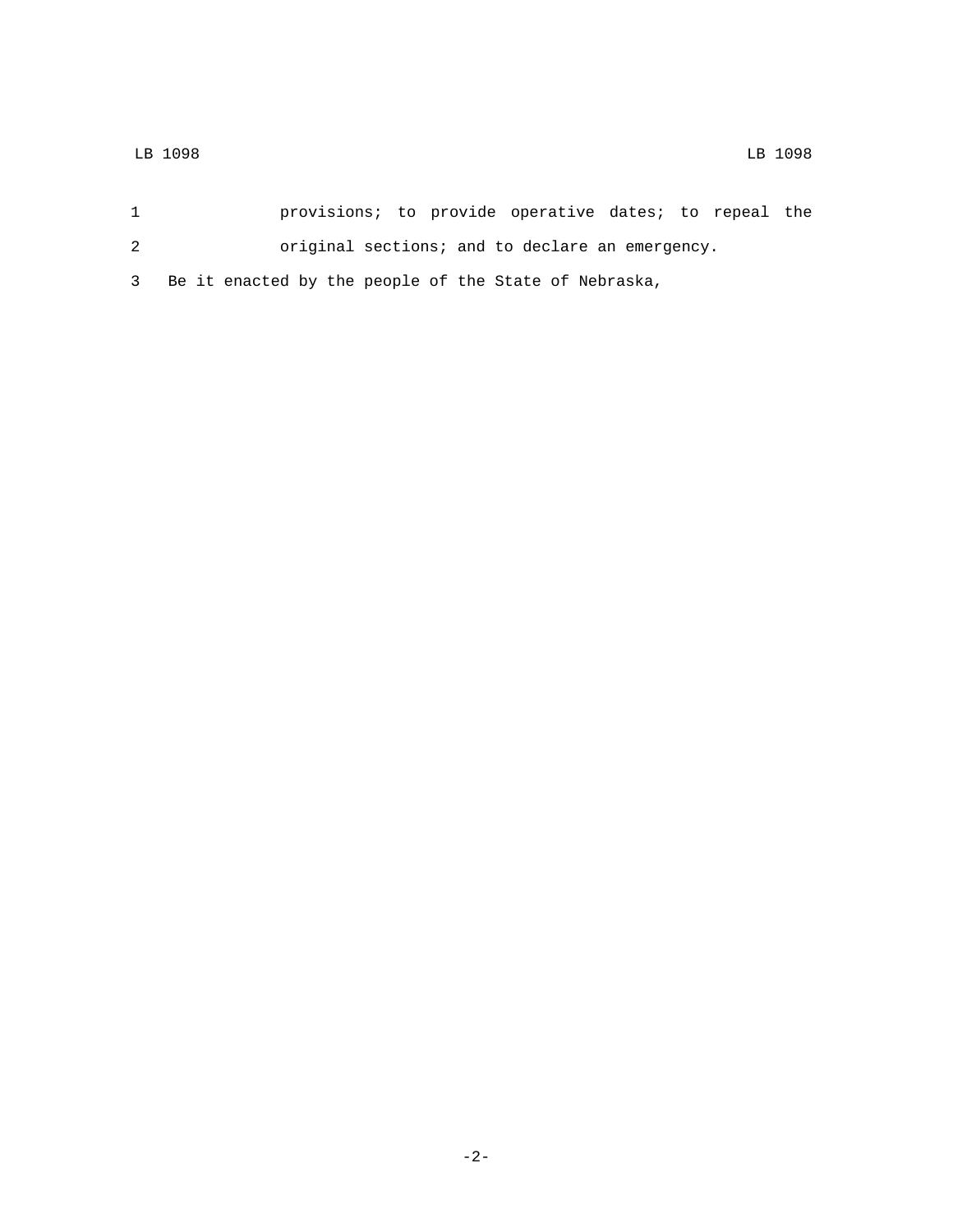Section 1. Section 2-1501, Reissue Revised Statutes of 2 Nebraska, is amended to read: 2-1501 As used in Chapter 2, article 15, sections 2-1501 to 2-15,123 and sections 3 to 10 of this act, unless the context 5 otherwise requires: (1) Commission means the Nebraska Natural Resources 7 Commission; 8 (2) State means the State of Nebraska; 11 otherwise, of the government of this state; (4) United States or agencies of the United States means 20 them; (6) Lands, easements, and rights-of-way means lands and rights or interests in lands whereon channel improvements, channel rectifications, or water-retarding or gully-stabilization structures are located, including those areas for flooding and flowage purposes,

-3-

- (3) Agency of this state means the government of this state and any subdivision, agency, or instrumentality, corporate or
- the United States of America, the Natural Resources Conservation Service of the United States Department of Agriculture, and any other agency or instrumentality, corporate or otherwise, of the United 16 States of America;
- (5) Government or governmental means the government of this state, the government of the United States, and any subdivision, agency, or instrumentality, corporate or otherwise, of either of
- spoil areas, borrow pits, access roads, and similar purposes;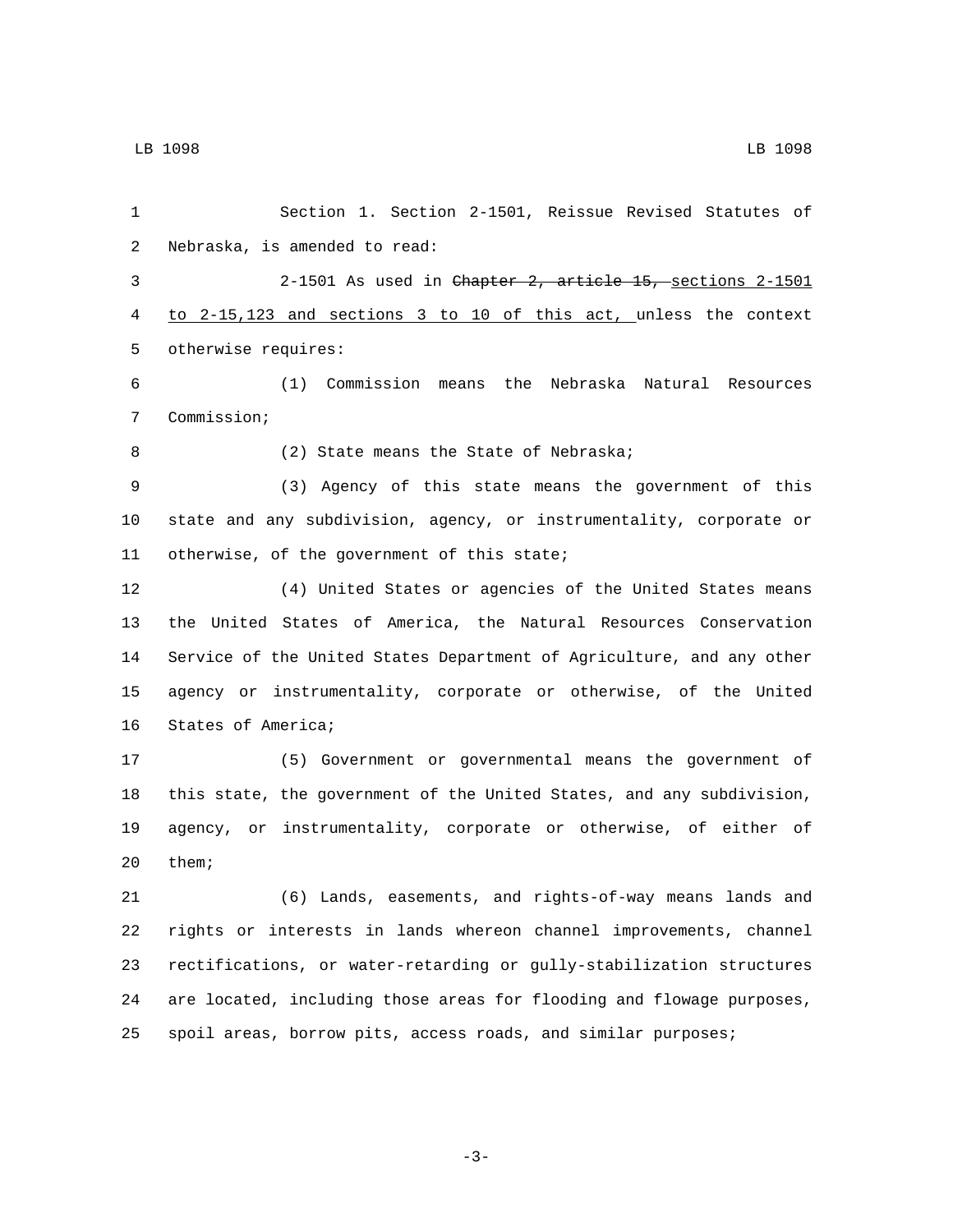(7) Local organization means any natural resources district, drainage district, irrigation district, or other public 3 district, county, city, or state agency; (8) Subwatershed means a portion of a watershed project as divided by the department on a complete hydrologic unit; (9) Rechanneling means the channeling of water from one watercourse to another watercourse by means of open ditches; (10) Watercourse means any depression two feet or more below the surrounding land serving to give direction to a current of water at least nine months of the year, having a bed and well-defined banks and, upon order of the commission, also includes any particular depression which would not otherwise be within the definition of 13 watercourse; (11) Director means the Director of Natural Resources; and (12) Department means the Department of Natural 17 Resources<sub>i</sub> and - (13) Combined sewer overflow project means a municipal project to reduce overflows from a combined sewer system pursuant to a long-term control plan approved by the Department of Environmental 21 Quality. Sec. 2. Section 2-1504, Reissue Revised Statutes of 23 Nebraska, is amended to read: 2-1504 (1) The Nebraska Natural Resources Commission is established. The commission shall advise the department as requested

-4-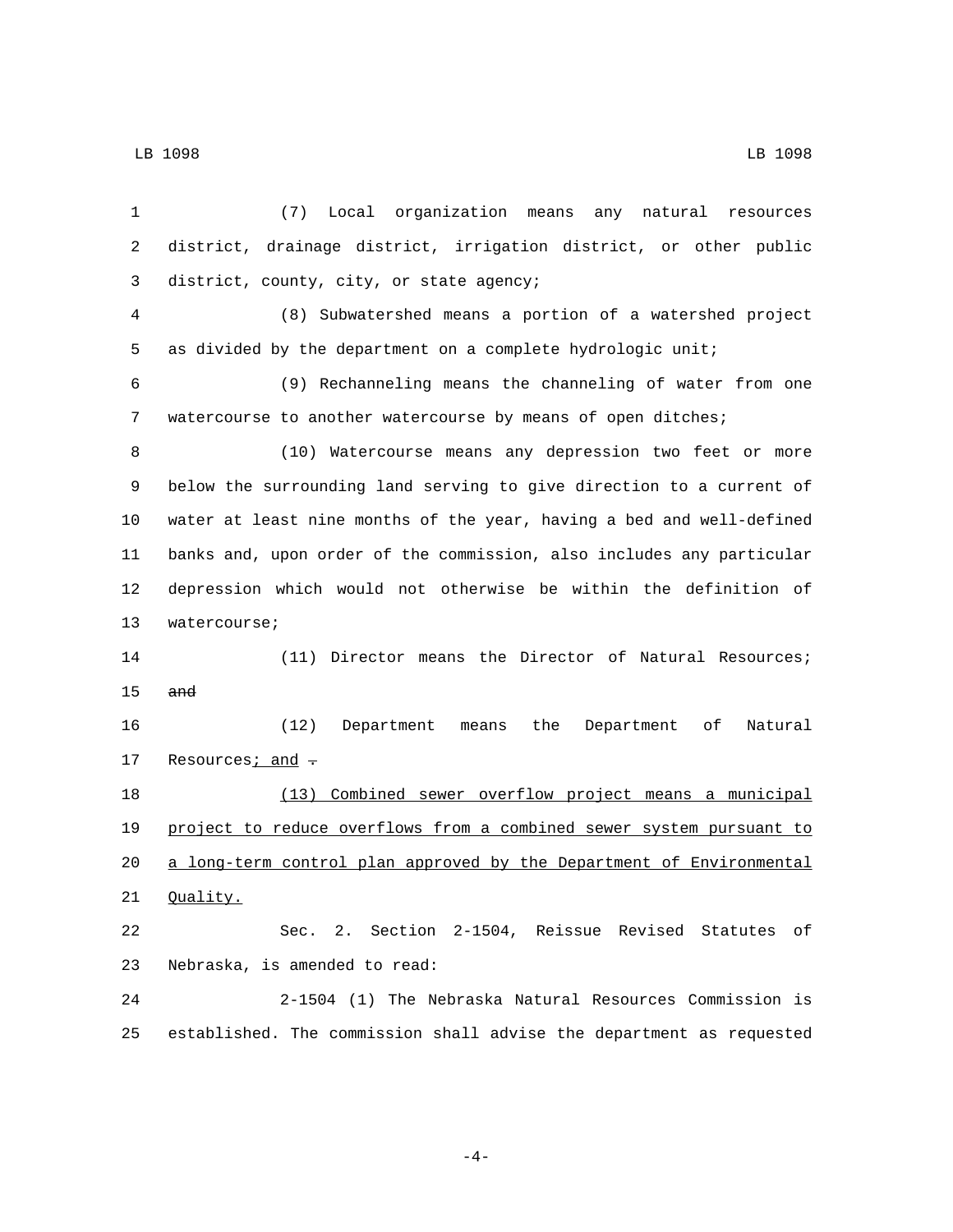by the director and shall perform such other functions as are specifically conferred on the commission by law. The commission shall have no jurisdiction over matters pertaining to water rights.

 (2) The voting members of the commission, shall consist 5 of the following members, all of whom shall have attained the age of 6 majority, shall be:

 (a) One resident of each of the following river basins, with delineations being those on the Nebraska river basin map officially adopted by the commission and on file with the department: (i) The Niobrara River, White River, and Hat Creek basin, (ii) the North Platte River basin, (iii) the South Platte River basin, (iv) the middle Platte River basin, (v) the lower Platte River basin, (vi) the Loup River basin, (vii) the Elkhorn River basin, (viii) the Missouri tributaries basin, (ix) the Republican River basin, (x) the Little Blue River basin, (xi) the Big Blue River basin, and (xii) the 16 Nemaha River basin;

 (b) One additional resident of each river basin which 18 encompasses one or more cities of the metropolitan class; and . Each such additional basin member shall be a resident of a natural resources district which encompasses one or more cities of the metropolitan class and shall be selected in the same manner, at the 22 same time, and for a four-year term having the same term sequence as 23 provided for the other member from such basin; and

24 (c) Three Fourteen members to be appointed by the 25 Governor, subject to confirmation by the Legislature.  $\frac{1}{100}$  , who shall

-5-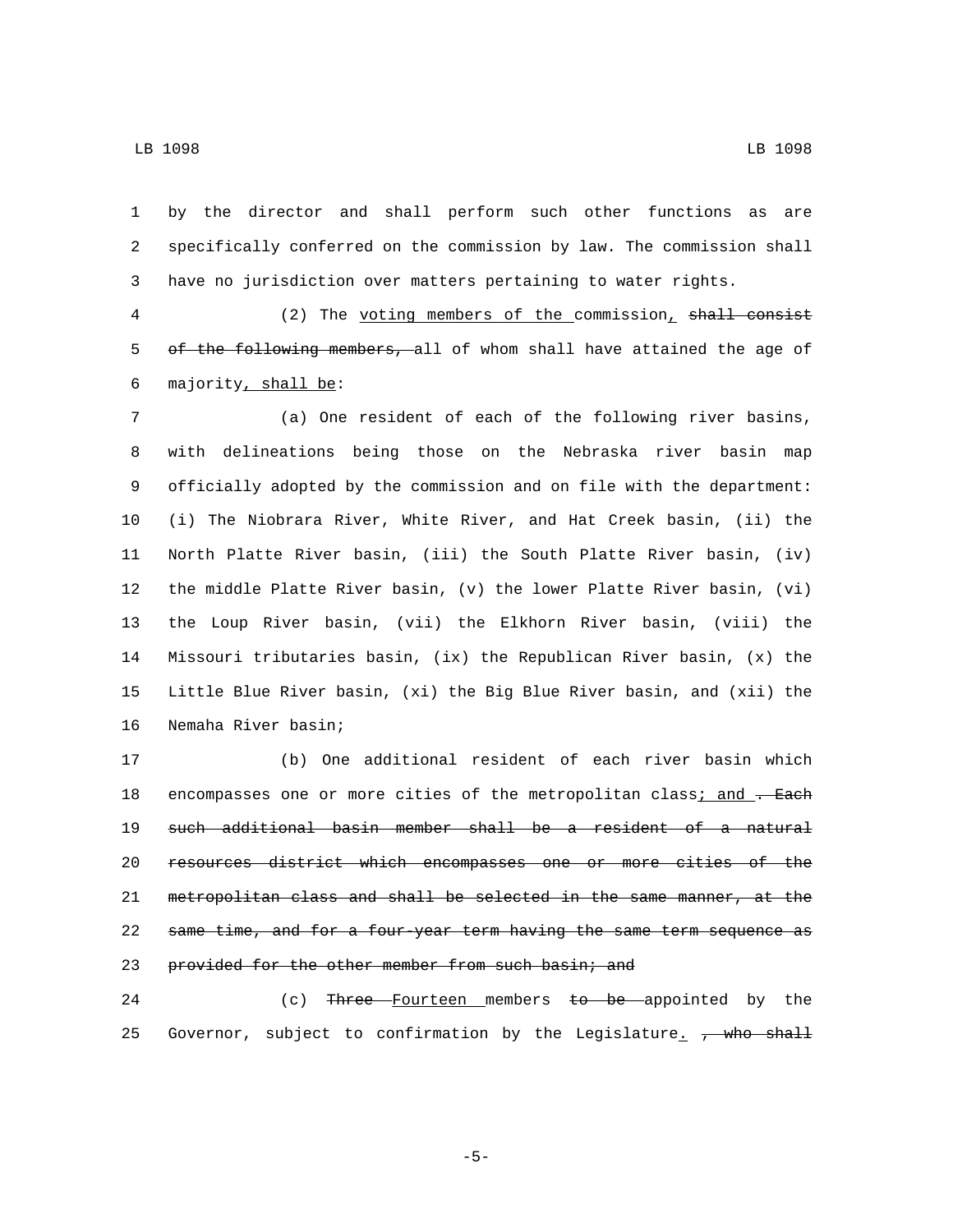1 serve at the pleasure of the Governor. Of the members appointed by 2 the Governor, one shall represent municipal users of water, one shall represent surface water irrigators, and one shall represent ground water irrigators. each of the following categories: Agribusiness 5 interests; agricultural interests; ground water irrigators; irrigation districts; manufacturing interests; metropolitan utilities districts; municipal users of water from a city of the primary class; municipal users of water from a city of the first or second class or a village; outdoor recreation users; public power districts; public power and irrigation districts; range livestock owners; surface water 11 irrigators; and wildlife conservation interests.

12 (3) Successors to the members Members of the commission 13 representing river basins described in subdivision (2)(a) of this section shall be selected for four-year terms at individual caucuses of the natural resources district directors residing in the river basin from which the member is selected. Such caucuses shall be held for each basin within ten days following the first Thursday after the first Tuesday of the year the term of office of the member from that basin expires. The dates and locations for such caucuses shall be established by the commission, and the commission shall provide notice to the public by issuing press releases for publication in a newspaper of general circulation in each county that comprises the 23 river basin for which a caucus election will be held. Terms of office 24 of such members shall follow the sequence originally determined by the river basin representatives to the commission at their first

-6-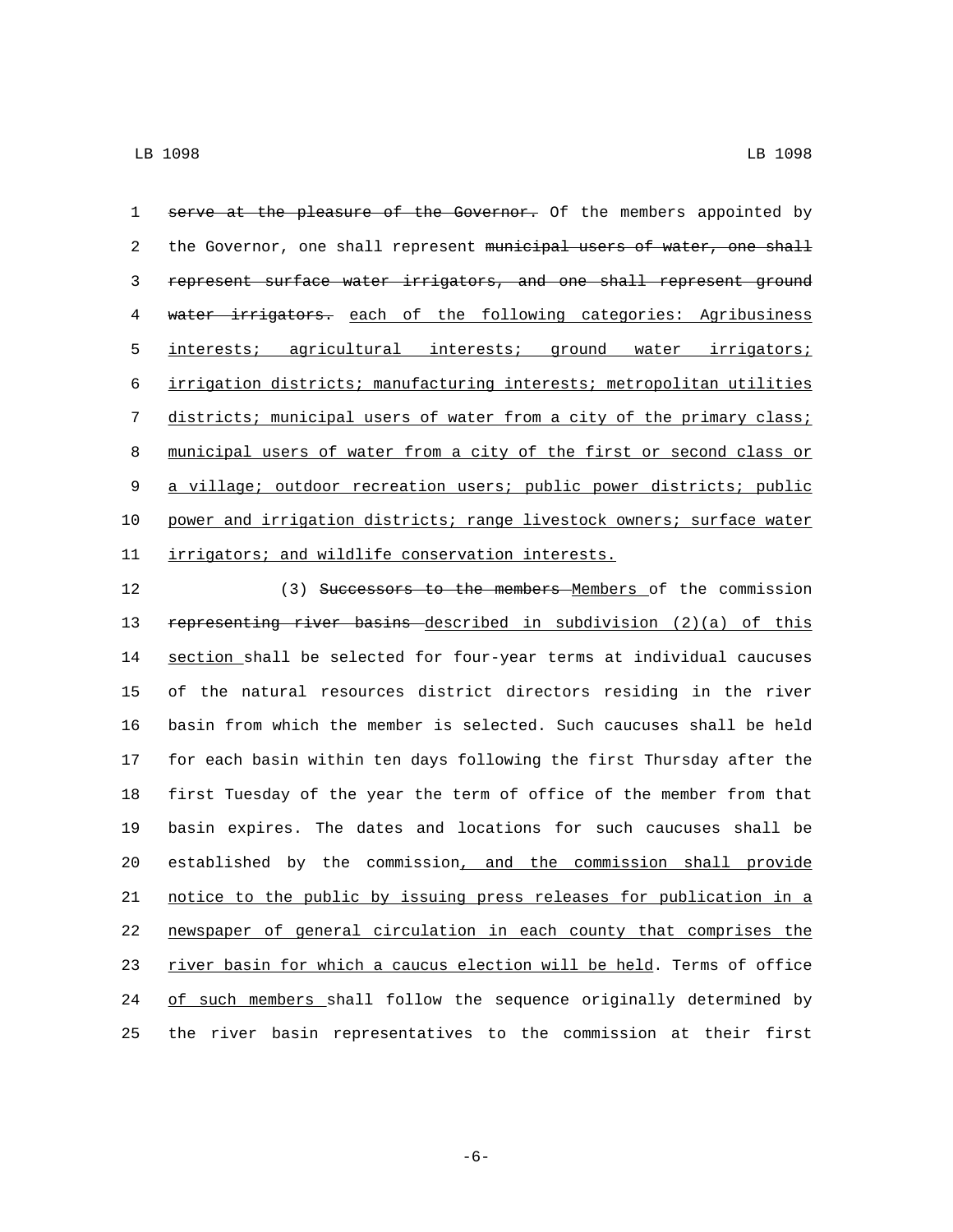| 1  | meeting on the third Thursday after the first Tuesday in January      |
|----|-----------------------------------------------------------------------|
| 2  | 1975. All river basin members shall take office on the third Thursday |
| 3  | after the first Tuesday in January following their selection and any  |
| 4  | vacancy shall be filled for the unexpired term by a caucus held       |
| 5  | within thirty days following the date such vacancy is created. Each   |
| 6  | member of the commission representing a river basin shall qualify by  |
| 7  | filing with the other members of the commission an acceptance in      |
| 8  | writing of his or her selection.                                      |
| 9  | (4) Members of the commission described in subdivision                |
| 10 | $(2)(b)$ of this section shall be residents of natural resources      |
| 11 | districts which encompass one or more cities of the metropolitan      |
| 12 | class and shall be selected in the same manner, at the same time, and |
| 13 | for a four-year term having the same term sequence as provided for    |
| 14 | the other members from such basin under subsection (3) of this        |
| 15 | section.                                                              |
| 16 | (5) For members of the commission described in                        |
| 17 | subdivision (2)(c) of this section:                                   |
| 18 | (a) The Governor shall appoint the eleven additional                  |
| 19 | members added by this legislative bill within thirty days after the   |
| 20 | operative date of this section. The eleven additional appointments    |
| 21 | shall be for staggered four-year terms, as determined by the          |
| 22 | Governor. The Governor shall also set the terms of the current        |
| 23 | members of the commission appointed under such subdivision and        |
| 24 | serving on the operative date of this section to staggered four-year  |
| 25 | terms. Future appointments shall be for four-year terms. Members      |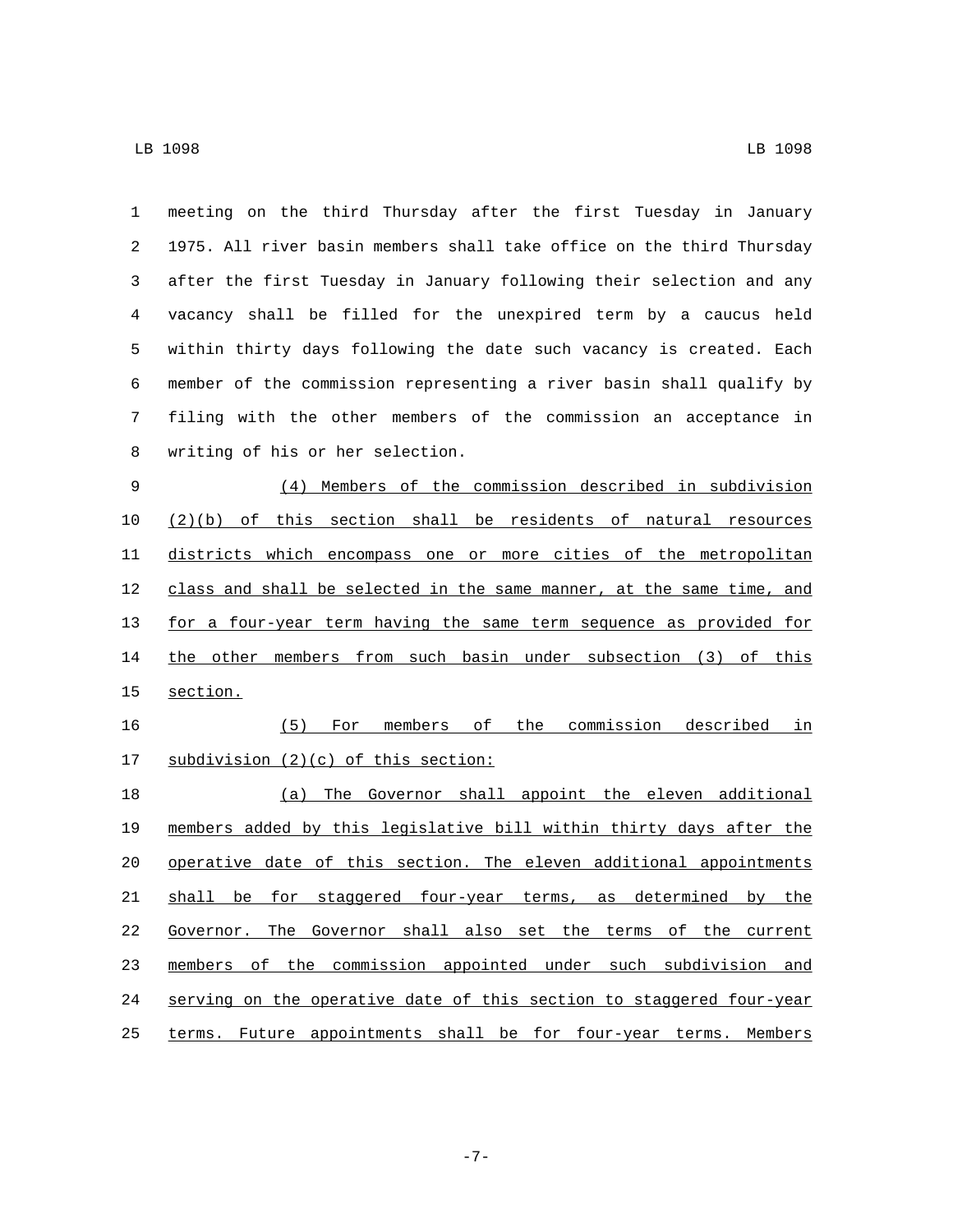| 1           | have expired shall continue to serve until their<br>whose terms       |
|-------------|-----------------------------------------------------------------------|
| 2           | successors have been appointed. In the case of a vacancy, the         |
| 3           | Governor shall appoint a successor for the unexpired term. Members    |
| 4           | may be removed for cause. Initial appointees shall begin serving      |
| 5           | immediately following notice of appointment, except that the member   |
| 6           | appointed representing municipal users of water from the class of     |
| 7           | city or a village that is being represented by the current member     |
| 8           | representing municipal users of water and the members representing    |
| $\mathsf 9$ | surface water irrigators and ground water irrigators shall not begin  |
| 10          | serving until the term of the current member representative of the    |
| 11          | category expires or such member resigns or is otherwise removed; and  |
| 12          | (b) In appointing such members, the Governor shall:                   |
| 13          | (i) Create a broad-based commission which has knowledge               |
| 14          | of, has experience with, and is representative of Nebraska's water    |
| 15          | use and economy;                                                      |
| 16          | (ii) Give recognition to the importance of both water                 |
| 17          | quantity and water quality; and                                       |
| 18          | (iii) Appoint members who represent diverse geographic                |
| 19          | regions of the state, including urban and rural areas, and represent, |
| 20          | to the extent possible, the racial and ethnic diversity of the state. |
| 21          | (6) After the members have been appointed as required                 |
| 22          | under this section, the commission shall revise or adopt and          |
| 23          | promulgate rules and regulations as necessary to administer the Water |
| 24          | Sustainability Fund pursuant to sections 3 to 10 of this act.         |
| 25          | Sec. 3. (1) The goals of the Water Sustainability Fund                |

-8-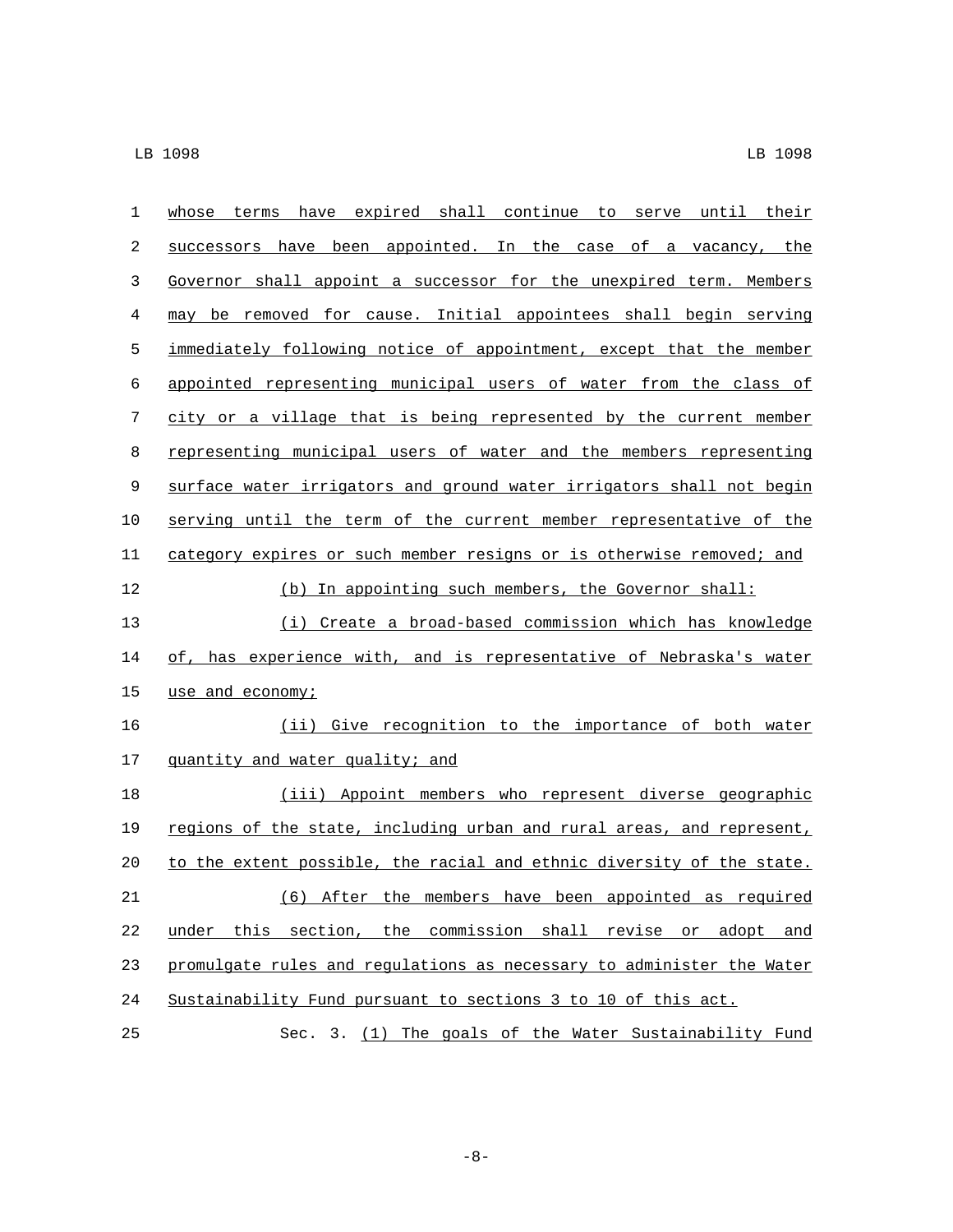| 1  | are to: (a) Provide financial assistance to programs, projects, or    |
|----|-----------------------------------------------------------------------|
| 2  | activities that increase aquifer recharge, reduce aquifer depletion,  |
| 3  | and increase streamflow; (b) remediate or mitigate threats to         |
| 4  | drinking water; (c) promote the goals and objectives of approved      |
| 5  | integrated management plans or ground water management plans; (d)     |
| 6  | contribute to multiple water supply management goals including flood  |
| 7  | control, reducing threats to property damage, agricultural uses,      |
| 8  | municipal and industrial uses, recreational benefits, wildlife        |
| 9  | habitat, conservation, and preservation of water resources; (e)       |
| 10 | assist municipalities with the cost of constructing, upgrading,       |
| 11 | developing, and replacing sewer infrastructure facilities as part of  |
| 12 | a combined sewer overflow project; (f) provide increased water        |
| 13 | productivity and enhance water quality; (g) use the most cost-        |
| 14 | effective solutions available; and (h) comply with interstate         |
| 15 | compacts, decrees, other state contracts and agreements and federal   |
| 16 | <u>law.</u>                                                           |
| 17 | (2) The Legislature finds that the goals of the Water                 |
| 18 | Sustainability Fund can be met by equally considering programs,       |
| 19 | projects, or activities in the following categories: (a) Research,    |
| 20 | data, and modeling; (b) rehabilitation or restoration of water supply |
| 21 | infrastructure, new water supply infrastructure, or water supply      |
| 22 | infrastructure maintenance or flood prevention for protection of      |
| 23 | critical infrastructure; (c) conjunctive management, storage, and     |
| 24 | integrated management of ground water and surface water; and (d)      |

compliance with interstate compacts or agreements or other formal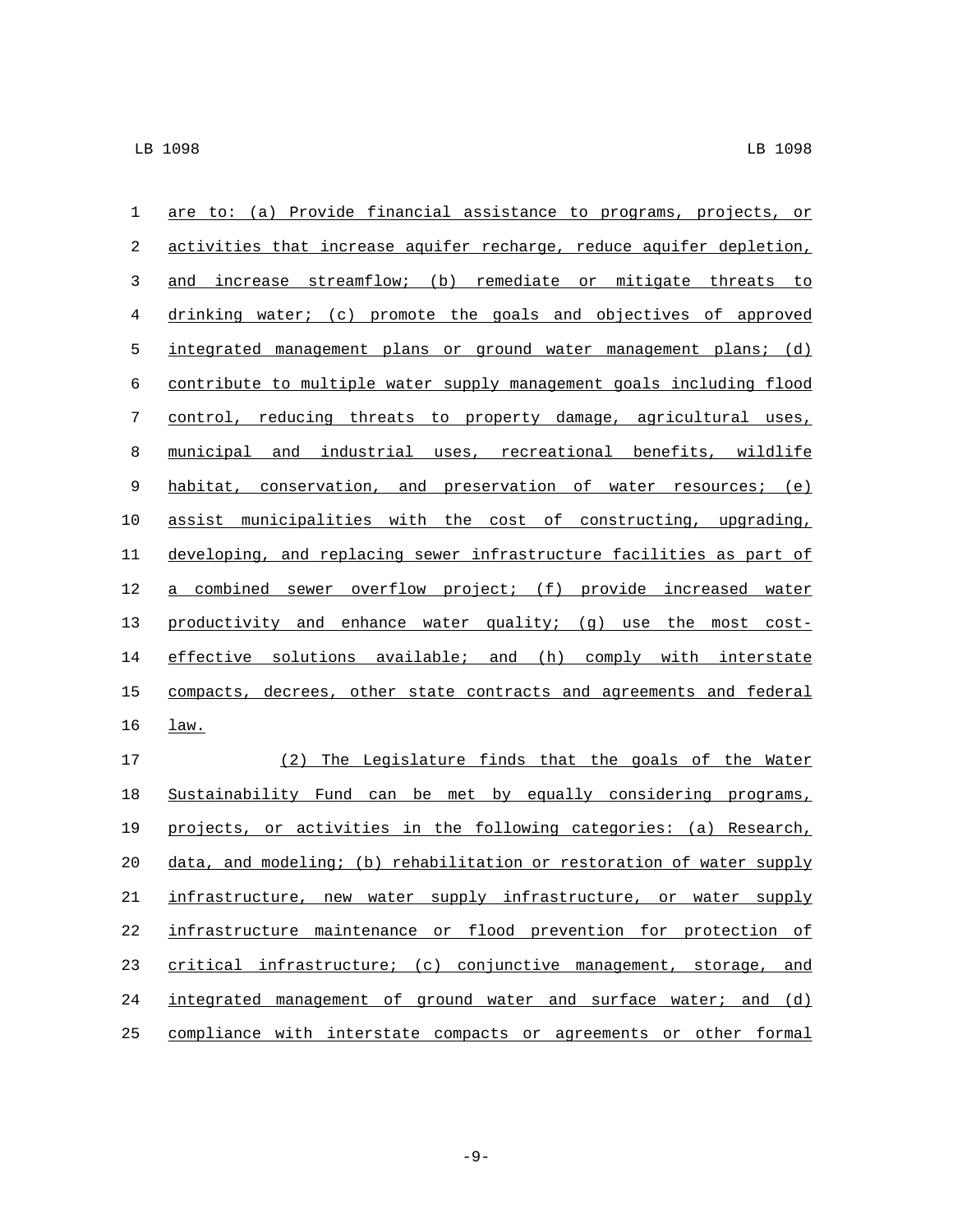| $\mathbf{1}$ | state contracts or agreements or federal law.                         |
|--------------|-----------------------------------------------------------------------|
| 2            | Sec. 4. (1) It is the intent of the Legislature that the              |
| 3            | Water Sustainability Fund be equitably distributed statewide to the   |
| 4            | greatest extent possible for the long term and give priority funding  |
| 5            | status to projects which are the result of federal mandates.          |
| 6            | (2) Distributions to assist municipalities with the cost              |
| 7            | of constructing, upgrading, developing, and replacing sewer           |
| 8            | infrastructure facilities as part of a combined sewer overflow        |
| 9            | project shall be based on a demonstration of need and shall equal ten |
| 10           | percent of the total annual appropriation to the Water Sustainability |
| 11           | Fund if (a) applicants have applied for such funding as required      |
| 12           | under section 6 of this act and (b) any such application has been     |
| 13           | recommended for further consideration by the director and is          |
| 14           | subsequently approved for allocation by the commission pursuant to    |
| 15           | subsection (1) of section 8 of this act. If more than one             |
| 16           | municipality demonstrates a need for funds pursuant to this           |
| 17           | subsection, funds shall be distributed proportionally based on        |
| 18           | population.                                                           |
| 19           | (3) Any money in the Water Sustainability Fund may be                 |
| 20           | allocated by the commission to applicants in accordance with sections |
| 21           | 3 to 10 of this act. Such money may be allocated in the form of       |
| 22           | grants or loans for water sustainability programs, projects, or       |
| 23           | activities undertaken within the state. The allocation of funds to a  |
| 24           | program, project, or activity in one form shall not of itself         |
| 25           | preclude additional allocations in the same or any other form to the  |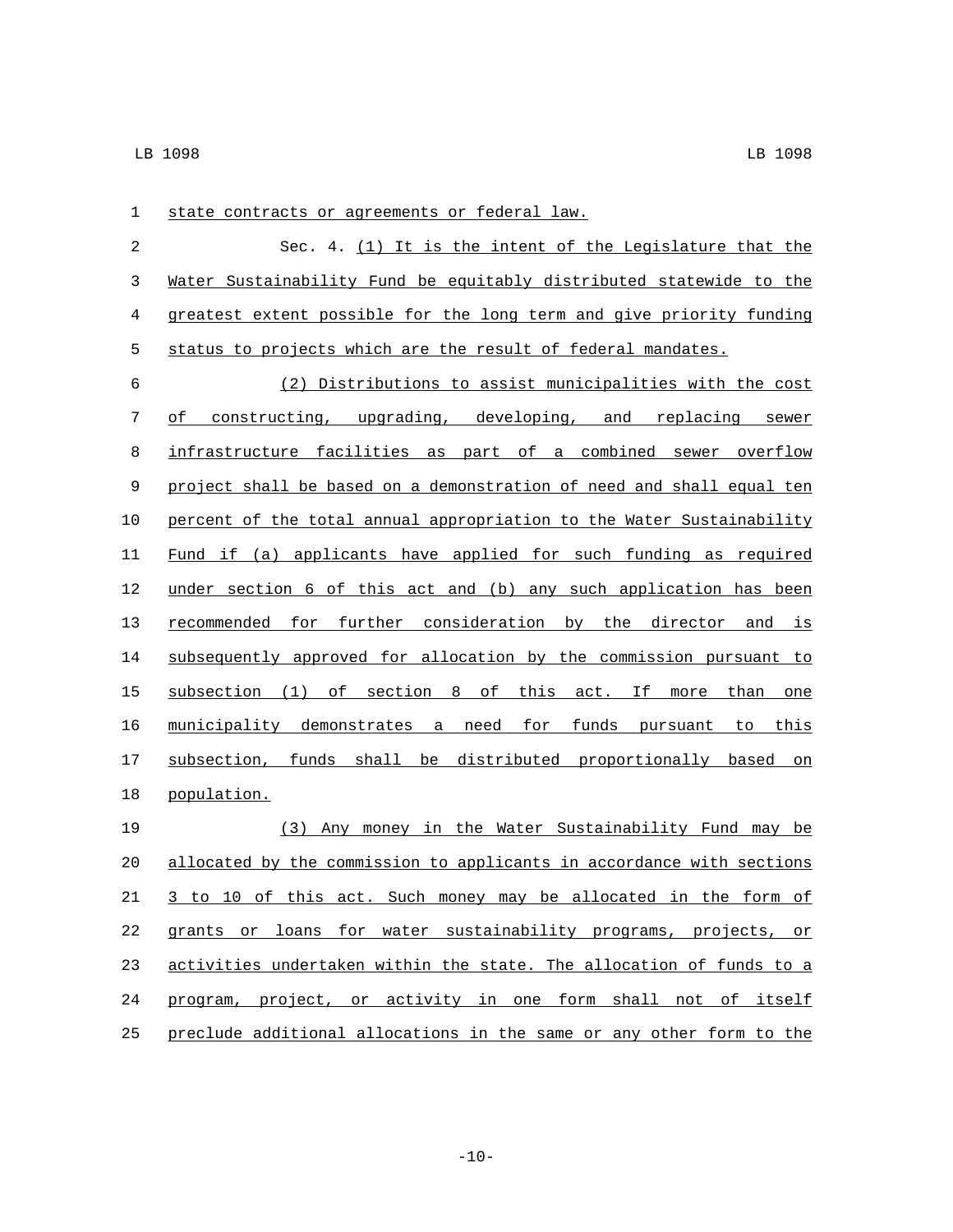| 1  | same program, project, or activity.                                  |
|----|----------------------------------------------------------------------|
| 2  | (4) A natural resources district is eligible for funding             |
| 3  | from the Water Sustainability Fund only if the district has adopted  |
| 4  | or is currently participating in the development of an integrated    |
| 5  | management plan pursuant to subdivision $(1)(a)$ or $(b)$ of section |
| 6  | $46 - 715$ .                                                         |
| 7  | (5) The commission shall utilize the resources and                   |
| 8  | expertise of and collaborate with the Department of Natural          |
| 9  | Resources, the University of Nebraska, the Department of             |
| 10 | Environmental Quality, the Nebraska Environmental Trust Board, and   |
| 11 | the Game and Parks Commission on funding and planning for water      |
| 12 | programs, projects, or activities.                                   |
| 13 | (6) A biennial report shall be made to the Clerk of the              |
| 14 | Legislature describing the work accomplished by the use of funds     |
| 15 | towards the goals of the Water Sustainability Fund beginning on      |
| 16 | December 31, 2015. The report submitted to the Clerk of the          |
| 17 | Legislature shall be submitted electronically.                       |
| 18 | Sec. 5. The commission shall rank and score applications             |
| 19 | for funding based on criteria that demonstrate the extent to which a |
| 20 | program, project, or activity:                                       |
| 21 | (1) Remediates or mitigates threats to drinking water;               |
| 22 | (2) Meets the goals and objectives of an approved                    |
| 23 | integrated management plan or ground water management plan;          |
| 24 | (3) Contributes to water sustainability goals by                     |
| 25 | increasing aquifer recharge, reducing aquifer depletion, or          |

-11-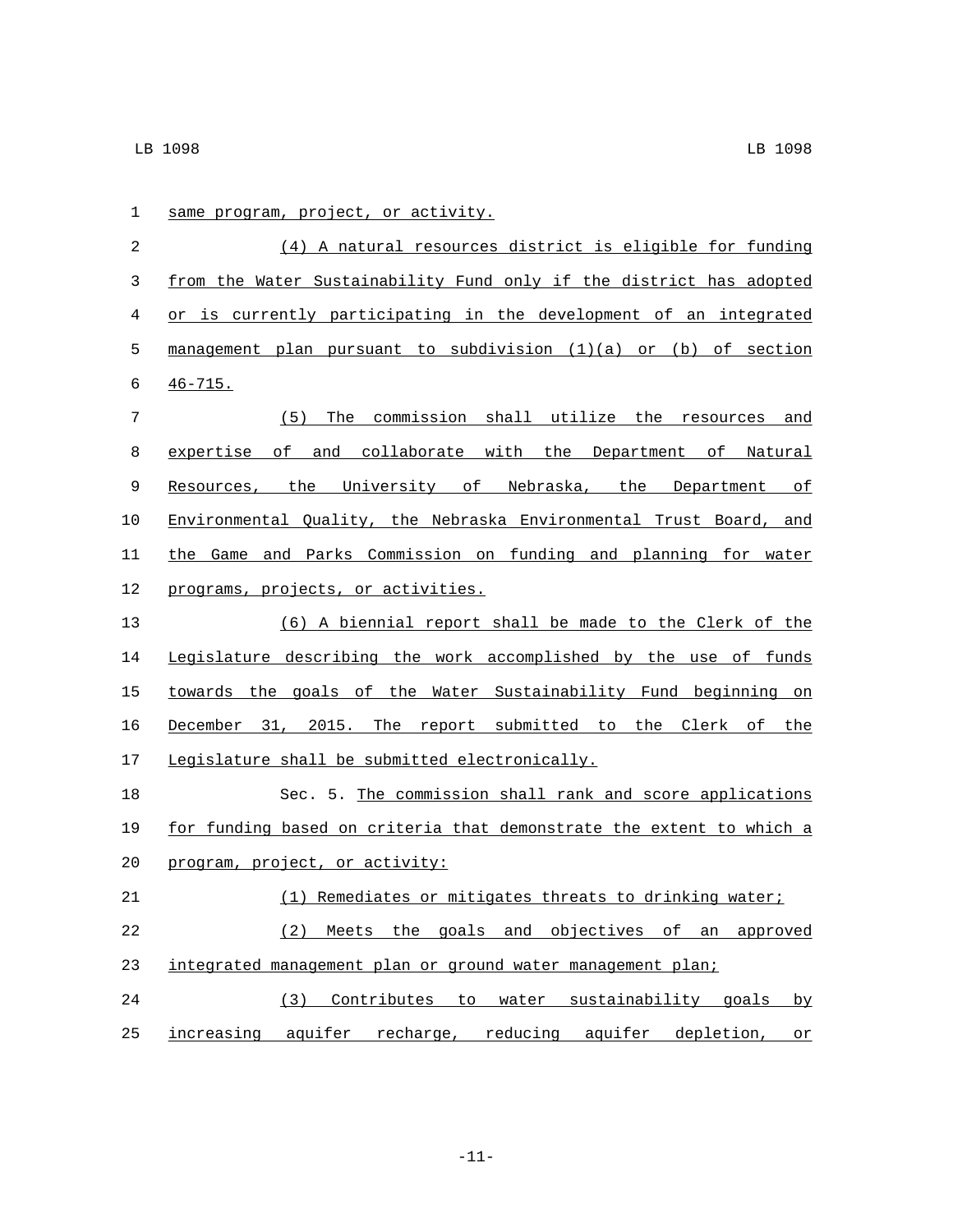|    | Increasing servatories                                               |
|----|----------------------------------------------------------------------|
| 2  | (4) Contributes to multiple water supply management                  |
| 3  | goals, including, but not limited to, flood control, agricultural    |
| 4  | use, municipal and industrial uses, recreational benefits, wildlife  |
| 5  | habitat, conservation of water resources, and preservation of water  |
| 6  | resources;                                                           |
| 7  | (5) Maximizes the beneficial use of Nebraska's water                 |
| 8  | resources for the benefit of the state's residents;                  |
| 9  | (6) Is cost-effective;                                               |
| 10 | (7) Helps the state meet its obligations under interstate            |
| 11 | compacts, decrees, or other state contracts or agreements or federal |
| 12 | <u>law;</u>                                                          |
| 13 | (8) Reduces threats to property damage or protects                   |
| 14 | critical infrastructure that consists of the physical assets,        |
| 15 | systems, and networks vital to the state or the United States such   |
| 16 | that their incapacitation would have a debilitating effect on public |
| 17 | security or public health and safety;                                |
| 18 | (9) Improves water quality;                                          |
| 19 | (10) Has utilized all available funding resources of the             |
| 20 | local jurisdiction to support the program, project, or activity;     |
| 21 | (11) Has a local jurisdiction with plans in place that               |
| 22 | support sustainable water use;                                       |
| 23 | (12) Addresses a statewide problem or issue;                         |
| 24 | (13) Contributes to the state's ability to leverage state            |
| 25 | dollars with local or federal government partners or other partners  |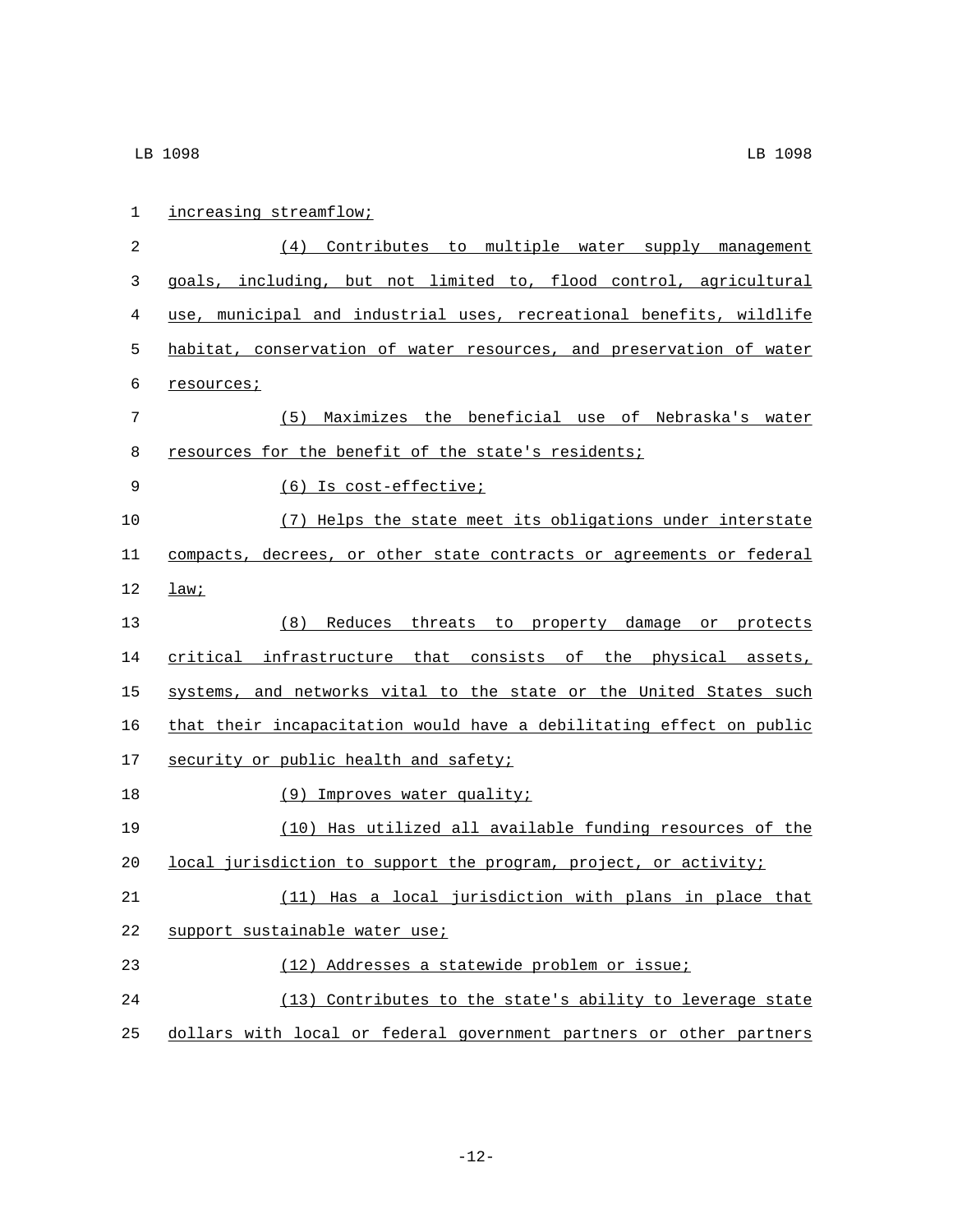| 1  | to maximize the use of its resources;                                 |
|----|-----------------------------------------------------------------------|
| 2  | (14) Contributes to watershed health and function; and                |
| 3  | (15) Uses objectives described in the annual report and               |
| 4  | plan of work for the state water planning and review process issued   |
| 5  | by the department.                                                    |
| 6  | Sec. 6. (1) Applicants for funds may file an application              |
| 7  | with the department for a grant or loan from the Water Sustainability |
| 8  | Fund. Applications for grants to the department itself shall be filed |
| 9  | by the department. Each application shall be filed in such manner and |
| 10 | form and be accompanied by such information as may be prescribed by   |
| 11 | the director and the commission.                                      |
| 12 | (2) Any such application shall:                                       |
| 13 | (a) Describe the nature and purpose of the proposed                   |
| 14 | program, project, or activity;                                        |
| 15 | (b) Set forth or be accompanied by a plan for development             |
| 16 | of the proposed program, project, or activity, together with          |
| 17 | engineering, economic, and financial feasibility data and             |
| 18 | information, and such estimated costs of construction or              |
| 19 | implementation as may be required by the director and the commission; |
| 20 | (c) State whether money other than that for which the                 |
| 21 | application is made will be used to help in meeting program, project, |
| 22 | or activity costs and whether such money is available or has been     |
| 23 | sought for this purpose;                                              |
| 24 | When appropriate, state that the applicant holds or<br>(d)            |
| 25 | can acquire title to all lands or has the necessary easements and     |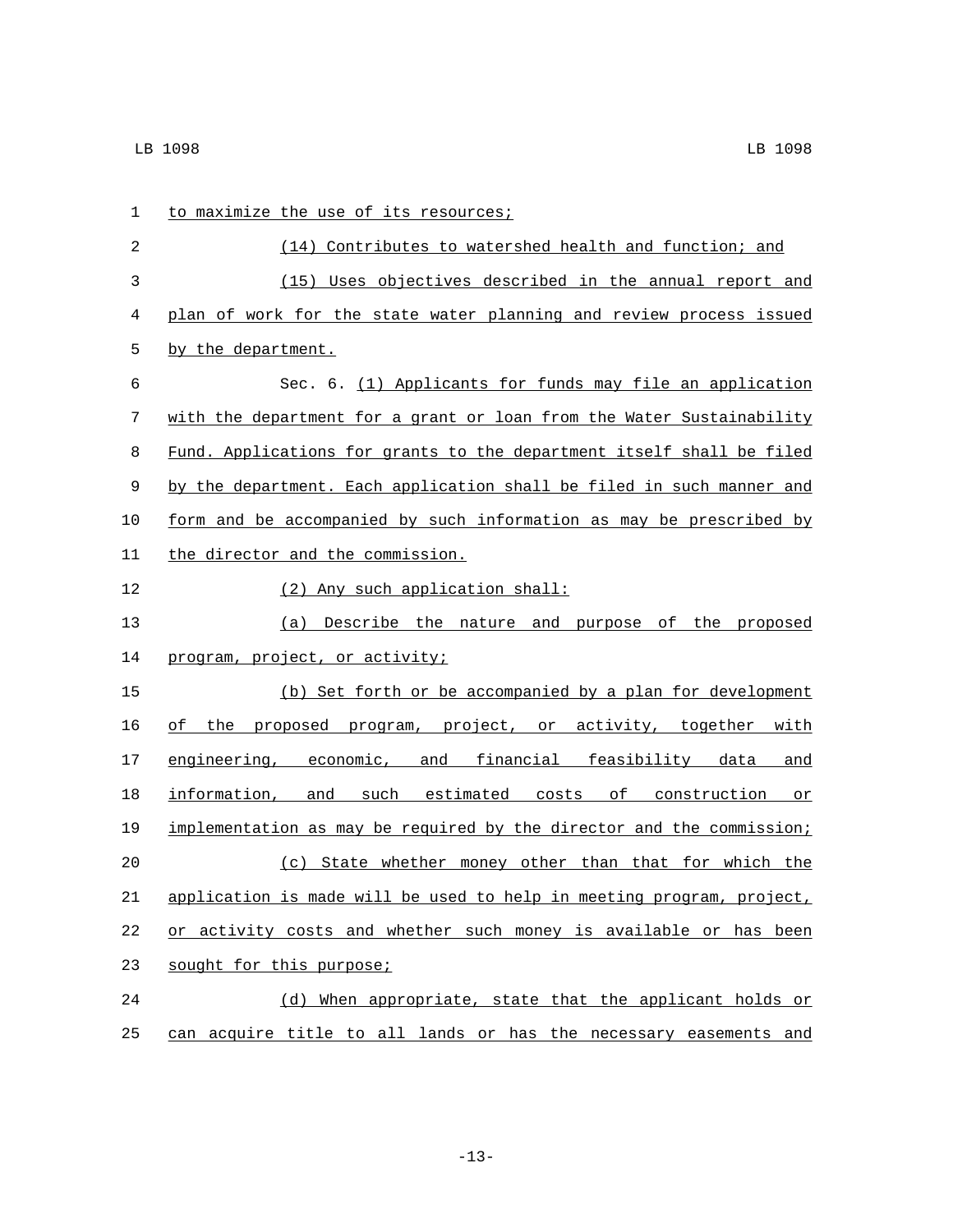| 1  | rights-of-way for the program, project, or activity and related lands |
|----|-----------------------------------------------------------------------|
| 2  | and has or may acquire all water rights necessary for the proposed    |
| 3  | program, project, or activity;                                        |
| 4  | (e) Show that the applicant possesses all necessary                   |
| 5  | authority to undertake or participate in the proposed program,        |
| 6  | project, or activity; and                                             |
| 7  | (f) Demonstrate the probable environmental and ecological             |
| 8  | consequences that may result from such proposed program, project, or  |
| 9  | <u>activity.</u>                                                      |
| 10 | (3) Upon receipt of an application, the director shall                |
| 11 | evaluate and investigate all aspects of the proposed program,         |
| 12 | project, or activity and the proposed schedule for development and    |
| 13 | completion of such program, project, or activity, determine           |
| 14 | eligibility for funding, and make appropriate recommendations to the  |
| 15 | commission pursuant to sections 3 to 10 of this act. As a part of his |
| 16 | or her investigation, the director shall consider whether the plan    |
| 17 | for development of the program, project, or activity is satisfactory. |
| 18 | If the director determines that the plan is unsatisfactory or that    |
| 19 | the application does not contain adequate information upon which to   |
| 20 | make determinations, the director shall return the application to the |
| 21 | applicant and may make such recommendations to the applicant as are   |
| 22 | considered necessary to make the plan or the application              |
| 23 | satisfactory.                                                         |
| 24 | (4) Requests for utilization of the Water Sustainability              |
| 25 | Fund for state participation in any water and related land-water      |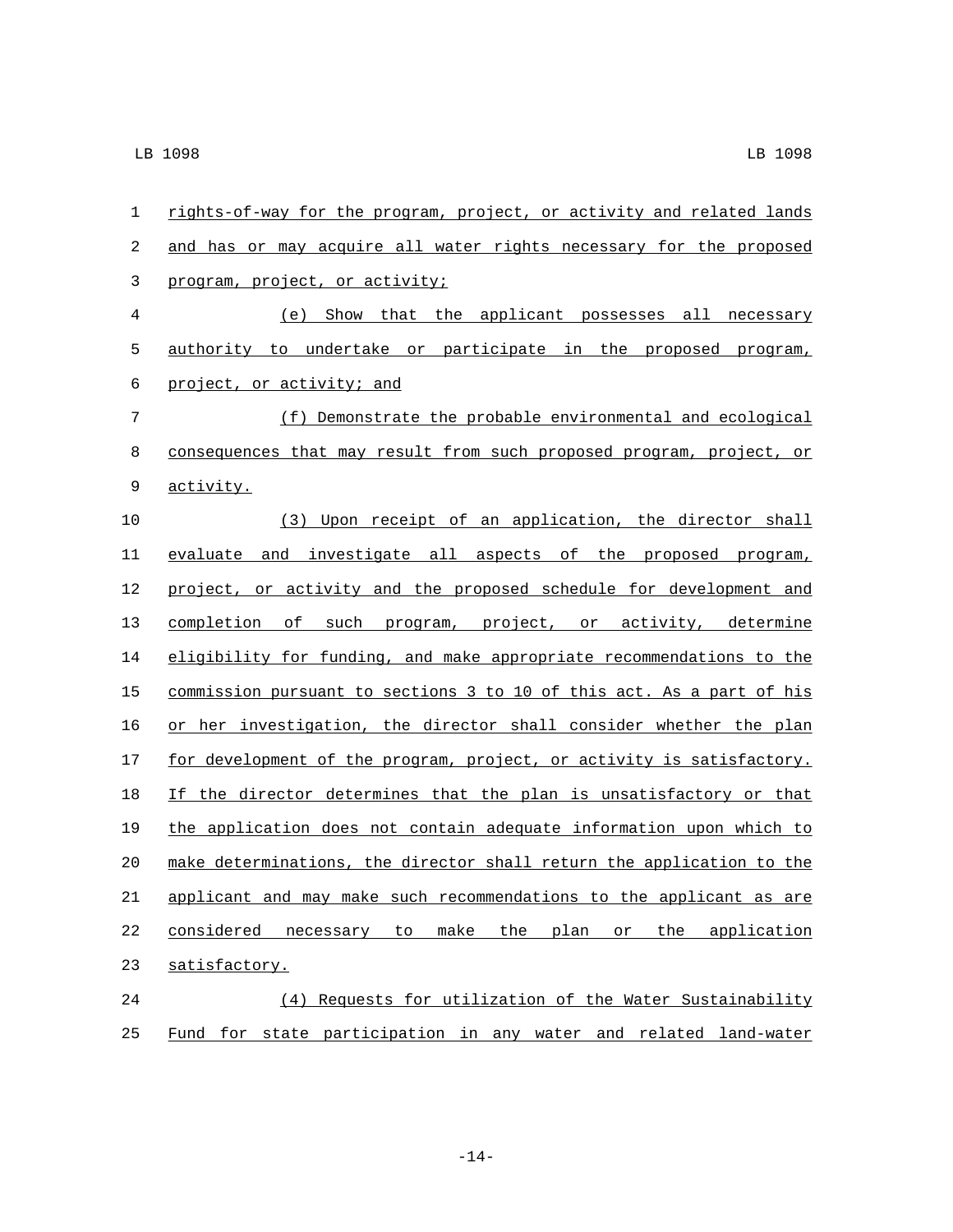| 1  | resources projects shall also be filed with the department for the    |
|----|-----------------------------------------------------------------------|
| 2  | director's evaluation, investigation, and recommendations. Such       |
| 3  | requests shall be filed in the manner and form and be accompanied by  |
| 4  | such information as shall be prescribed by the department and the     |
| 5  | commission.                                                           |
| 6  | Sec. 7. (1) Each program, project, or activity for which              |
| 7  | funding is requested, whether such request has as its origin an       |
| 8  | application or the action of the department itself, shall be reviewed |
| 9  | as provided in sections 3 to 10 of this act by the director prior to  |
| 10 | the approval of any allocation for such program, project, or activity |
| 11 | by the commission.                                                    |
| 12 | (2) The director may recommend approval of and the                    |
| 13 | commission may approve grants or loans, including the appropriate     |
| 14 | repayment period and the rate of interest, for program, project, or   |
| 15 | activity costs or acquisition of interests in programs, projects, or  |
| 16 | activities if after investigation and evaluation the director finds   |
| 17 | that:                                                                 |
| 18 | (a) The plan does not conflict with any existing Nebraska             |
| 19 | state land plan;                                                      |
| 20 | proposed program, project, or activity is<br>(b)<br>The               |
| 21 | economically and financially feasible based upon standards adopted by |
| 22 | the commission pursuant to sections 3 to 10 of this act;              |
| 23 | (c) The plan for development of the proposed program,                 |
| 24 | project, or activity is satisfactory;                                 |
| 25 | (d) The plan of development minimizes any adverse impacts             |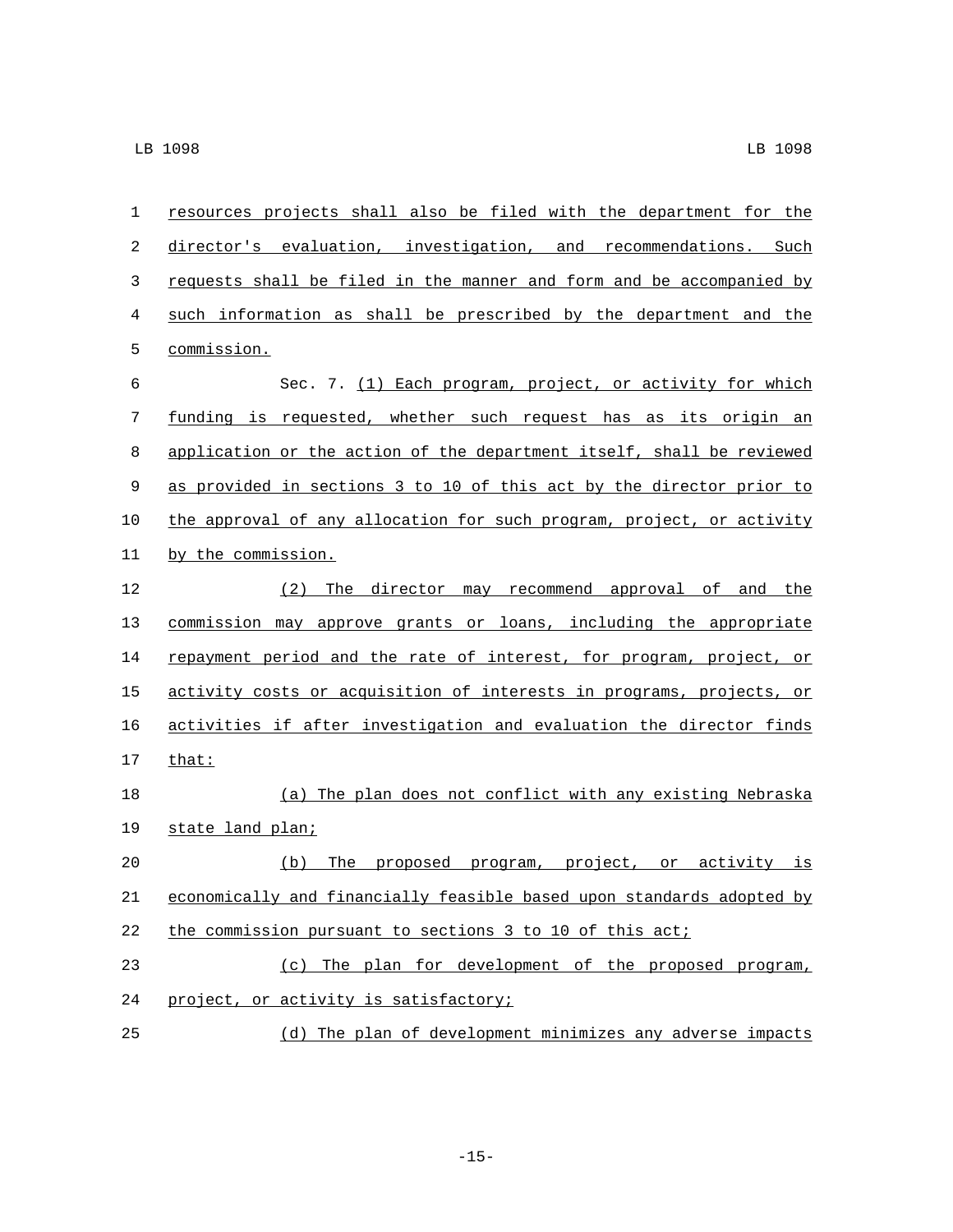| 1  | on the natural environment;                                           |
|----|-----------------------------------------------------------------------|
| 2  | (e) The applicant is qualified, responsible, and legally              |
| 3  | capable of carrying out the program, project, or activity;            |
| 4  | (f) In the case of a loan, the borrower has demonstrated              |
| 5  | the ability to repay the loan and there is assurance of adequate      |
| 6  | operation, maintenance, and replacement during the repayment life of  |
| 7  | the program, project, or activity;                                    |
| 8  | The plan considers other plans and programs of the<br>(q)             |
| 9  | state and resources development plans of the political subdivisions   |
| 10 | of the state; and                                                     |
| 11 | (h) The money required from the Water Sustainability Fund             |
| 12 | is available.                                                         |
| 13 | (3) The director and staff of the department shall carry              |
| 14 | out their powers and duties under sections 3 to 10 of this act        |
| 15 | independently of and without prejudice to their powers and duties     |
| 16 | under other provisions of law.                                        |
| 17 | No member of the commission shall be eligible to<br>(4)               |
| 18 | participate in the action of the commission concerning an application |
| 19 | for funding to any entity in which such commission member has any     |
| 20 | interest. The director may be delegated additional responsibilities   |
| 21 | consistent with the purposes of sections 3 to 10 of this act. It      |
| 22 | shall be the sole responsibility of the commission to determine the   |
| 23 | priority in which funds are allocated for eligible programs,          |
| 24 | projects, or activities under section 5 of this act.                  |
| 25 | Sec. 8. (1) The director shall make recommendations based             |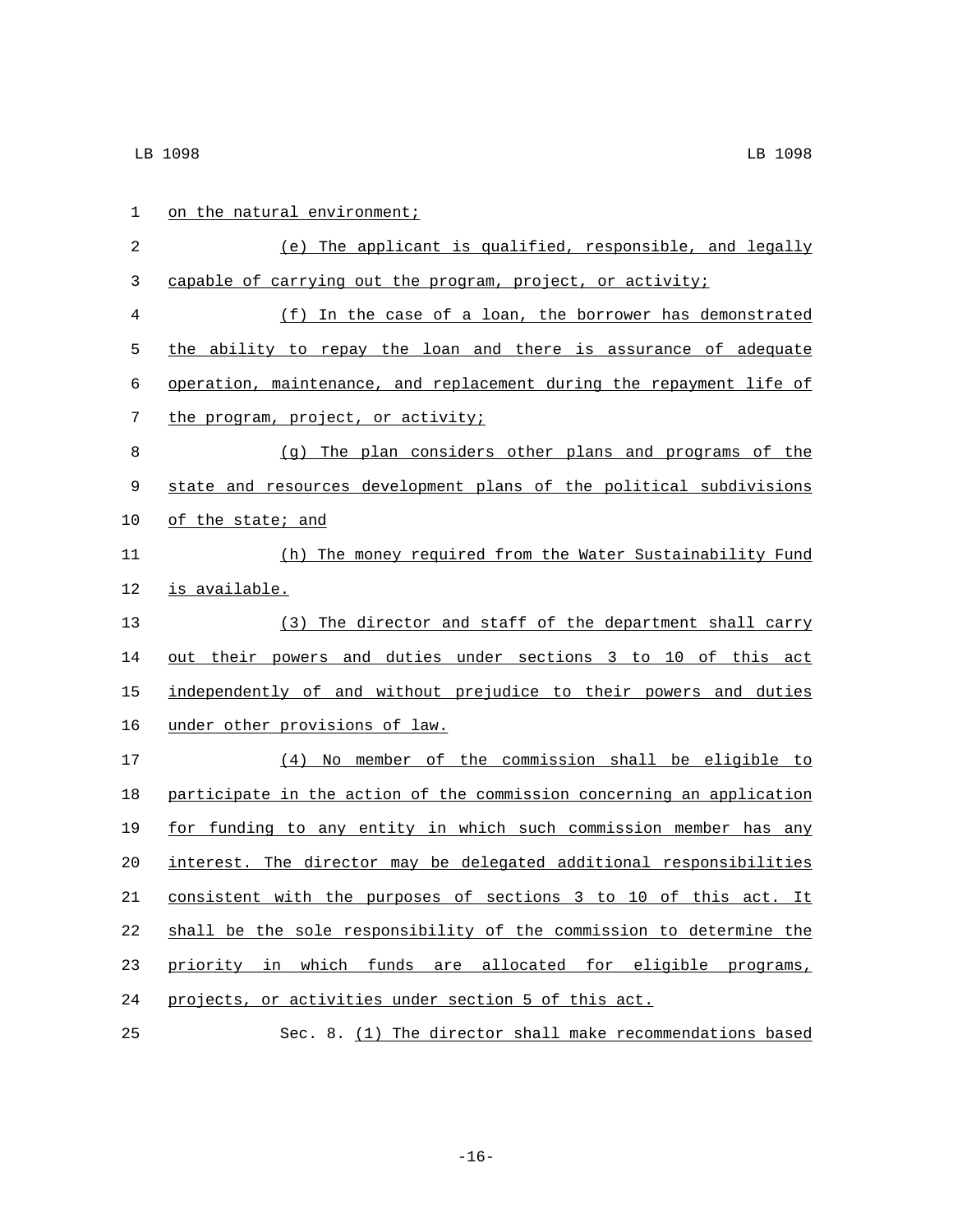| $\mathbf{1}$ | upon his or her review of the criteria set forth in section 7 of this |
|--------------|-----------------------------------------------------------------------|
| 2            | act of whether an application should be considered further or         |
| 3            | rejected and the form of allocation he or she deems appropriate. The  |
| 4            | commission shall act in accordance with such recommendations          |
| 5.           | according to the application procedures adopted and promulgated in    |
| 6            | rules and requlations.                                                |
|              |                                                                       |

 (2) If, after review of the recommendation by the director, the commission determines that an application for a grant, loan, acquisition of an interest, or combination thereof pursuant to sections 3 to 10 of this act is satisfactory and qualified to be approved, before the final approval of such application may be given 12 and the funds allocated, the department shall enter into an agreement in the name of the state with the applicant agency or organization and with any other organizations it deems to be involved in the program, project, or activity to which funds shall be applied. The department shall also enter into such agreements as are appropriate 17 before allocation of any funds for the acquisition of an interest in any qualified program, project, or activity when such acquisition is initiated by the department itself pursuant to section 9 of this act. All agreements entered into pursuant to this section shall include, but not be limited to, a specification of the amount of funds involved, whether the funds are considered as a grant or loan or for 23 the acquisition of an interest in the name of the state, and, if a combination of these is involved, the amount of funds allocated to each category, the specific purpose for which the allocation is made,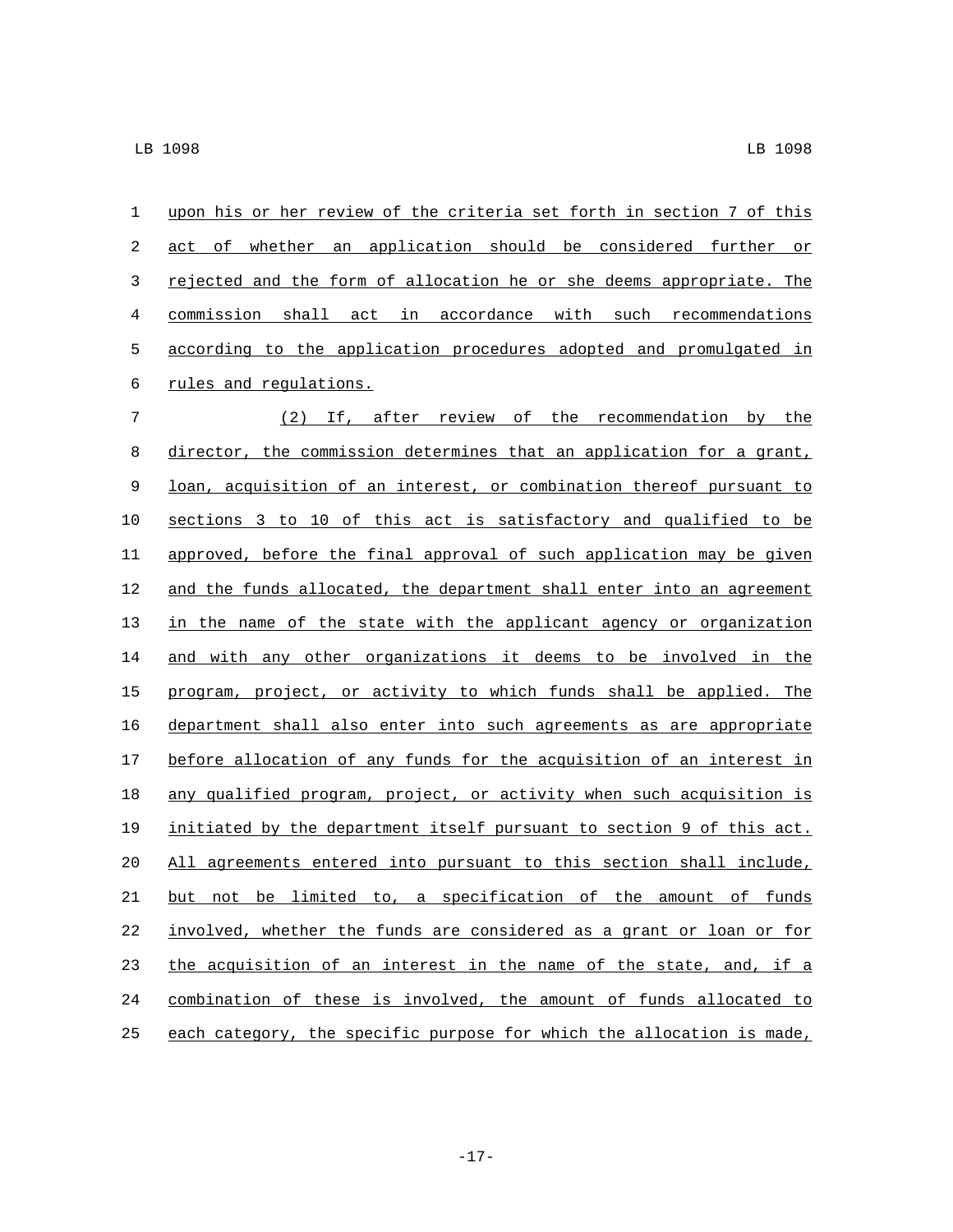| 1 the terms of administration of the allocated funds, and any penalties |
|-------------------------------------------------------------------------|
| 2 to be imposed upon the applicant organization should it fail to apply |
| 3 or repay the funds in accordance with the agreement.                  |

 (3) If the allocation to be approved is a loan, the department and the applicant or applicants shall include in the agreement provisions for repayment to the Water Sustainability Fund of money loaned together with any interest at reasonable rates as established by the commission. The agreement shall further provide 9 that repayment of the loan together with any interest thereon shall commence no later than one full year after construction of the project or implementation of the program or activity is completed and that repayment shall be completed within the time period specified by 13 the commission. The repayment period shall not exceed fifty years, except that the commission may extend the time for making repayment 15 in the event of extreme emergency or hardship. Such agreement shall also provide for such assurances of and security for repayment of the 17 loan as shall be considered necessary by the department.

 (4) With the express approval of the commission, an applicant may convey its interest in a program, project, or activity to a successor. The department shall contract with the qualified successor in interest of the original obligor for repayment of the loan together with any interest thereon and for succession to its rights and obligations in any contract with the department. (5) The state shall have a lien upon a program, project,

25 or activity constructed, improved, or renovated with money from the

-18-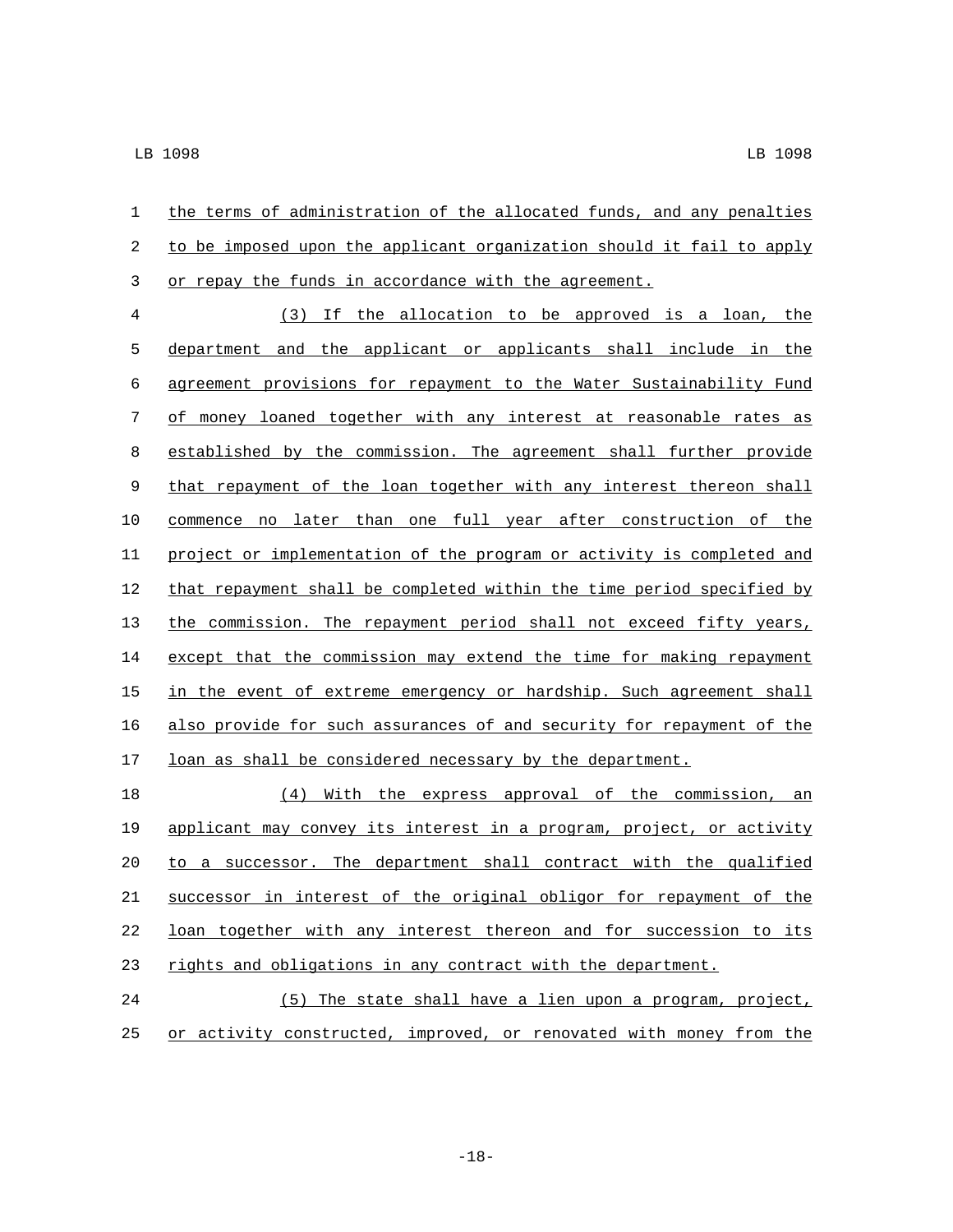| 1  | Water Sustainability Fund for the amount of the loan together with    |
|----|-----------------------------------------------------------------------|
| 2  | any interest thereon. This lien shall attach to all program, project, |
| 3  | activity facilities, equipment, easements, real property, and<br>or   |
| 4  | property of any kind or nature in which the loan recipient has an     |
| 5  | and which is associated with the program, project, or<br>interest     |
| 6  | activity. The department shall file a statement of the lien, its      |
| 7  | amount, terms, and a description of the program, project, or activity |
| 8  | with the register of deeds of each county in which the program,       |
| 9  | project, or activity or any part thereof is located. The register of  |
| 10 | deeds shall record the lien, and it shall be indexed as other liens   |
| 11 | are required by law to be indexed. The lien shall be valid until paid |
| 12 | in full or otherwise discharged. The lien shall be foreclosed in      |
| 13 | accordance with applicable state law governing foreclosure<br>of      |
| 14 | mortgages and liens. Any lien provided for by this section may be     |
| 15 | subordinate to that which secures federal assistance or other secured |
| 16 | assistance received on the same program, project, or activity.        |
| 17 | Sec. 9. In order to develop Nebraska's water resources,               |
| 18 | the department, using the process provided for in subsection (4) of   |
| 19 | section 6 of this act, and with the approval of the commission, may   |

 acquire interests in water and related land resources projects in the name of the state utilizing the Water Sustainability Fund. Such use 22 of the fund shall be made when the public benefits obtained from the 23 projects or a part thereof are statewide in nature and when associated costs are determined to be more appropriately financed by 25 other than a local organization. Such use of the fund may be made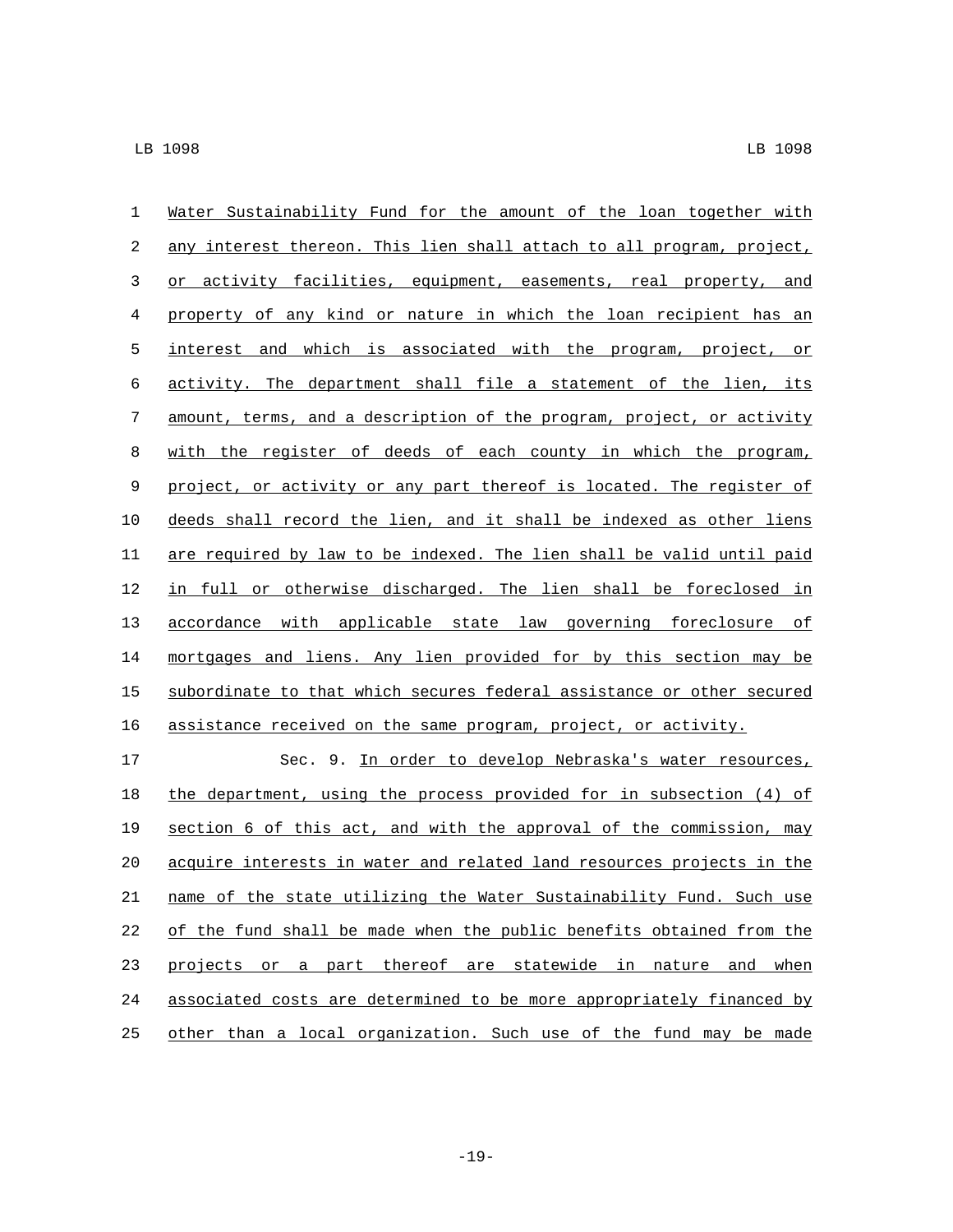upon the determination by the department and the commission that such acquisition is appropriate under sections 3 to 10 of this act. The department, with the approval of the commission, may also acquire interests in water resource projects in the name of the state to meet 5 future demands for usable water. Such water resource projects may include, but not be limited to, the construction of dams and reservoirs to provide surplus water storage capacity for municipal 8 and industrial water demands and for other projects to assure an adequate quantity of usable water. In furtherance of these goals, the department may contract with the federal government or any of its agencies or departments for the inclusion of additional water supply storage space behind existing or proposed structures. Sec. 10. The Appropriations Committee of the Legislature

 shall, beginning with the FY2019-21 biennial budget review process, conduct a biennial analysis of the financial status of the Water Sustainability Fund, including a review of the committed and uncommitted balance of the fund and the financial impact of pending 18 programs, projects, or activities. The committee shall base its recommendation for transfers to the Water Sustainability Fund upon 20 information provided in the review process.

 Sec. 11. Section 2-3226.05, Reissue Revised Statutes of 22 Nebraska, is amended to read:

 2-3226.05 (1) A district with an integrated management plan as described in subsection (1) of section 2-3226.01 may levy an occupation tax upon the activity of irrigation of agricultural lands

 $-20-$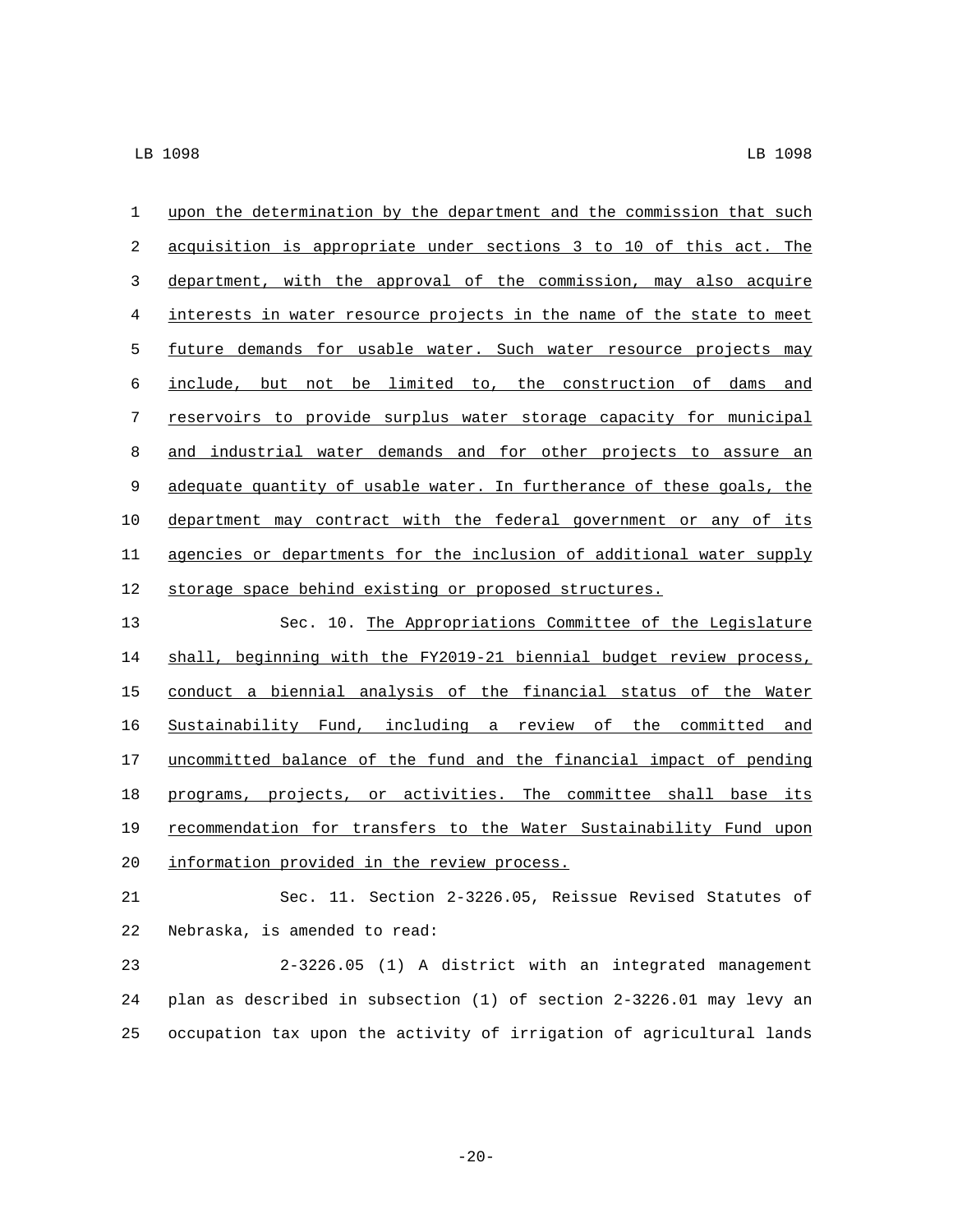within such district on an annual basis, not to exceed ten dollars per irrigated acre, the proceeds of which may be used for (a) repaying principal and interest on any bonds or refunding bonds issued pursuant to section 2-3226.01 for one or more projects under section 2-3226.04, (b) the repayment of financial assistance received by the district pursuant to section 2-3226.07, or (c) payment of all or any part of the costs and expenses of one or more qualified projects described in section 2-3226.04. If such district has more than one river basin as described in section 2-1504 within its jurisdiction, such district shall confine such occupation tax authorized in this section to the geographic area affected by an integrated management plan adopted in accordance with section 46-715.

 (2)(a) Acres classified by the county assessor as irrigated shall be subject to such district's occupation tax unless 15 on or before March June 1 in each calendar year the record owner 16 certifies to the district the nonirrigation status of such acres for 17 the same calendar year.

 (b) A district may exempt from the occupation tax acres that are enrolled in local, state, or federal temporary irrigation retirement programs that prohibit the application of irrigation water 21 in the year for which the tax is levied.

 (c) Except as provided in subdivisions (2)(a) and (b) of this section, a district is prohibited from providing an exemption from, or allowing a request for a local refund of, an occupation tax on irrigated acres regardless of the irrigation source while the

-21-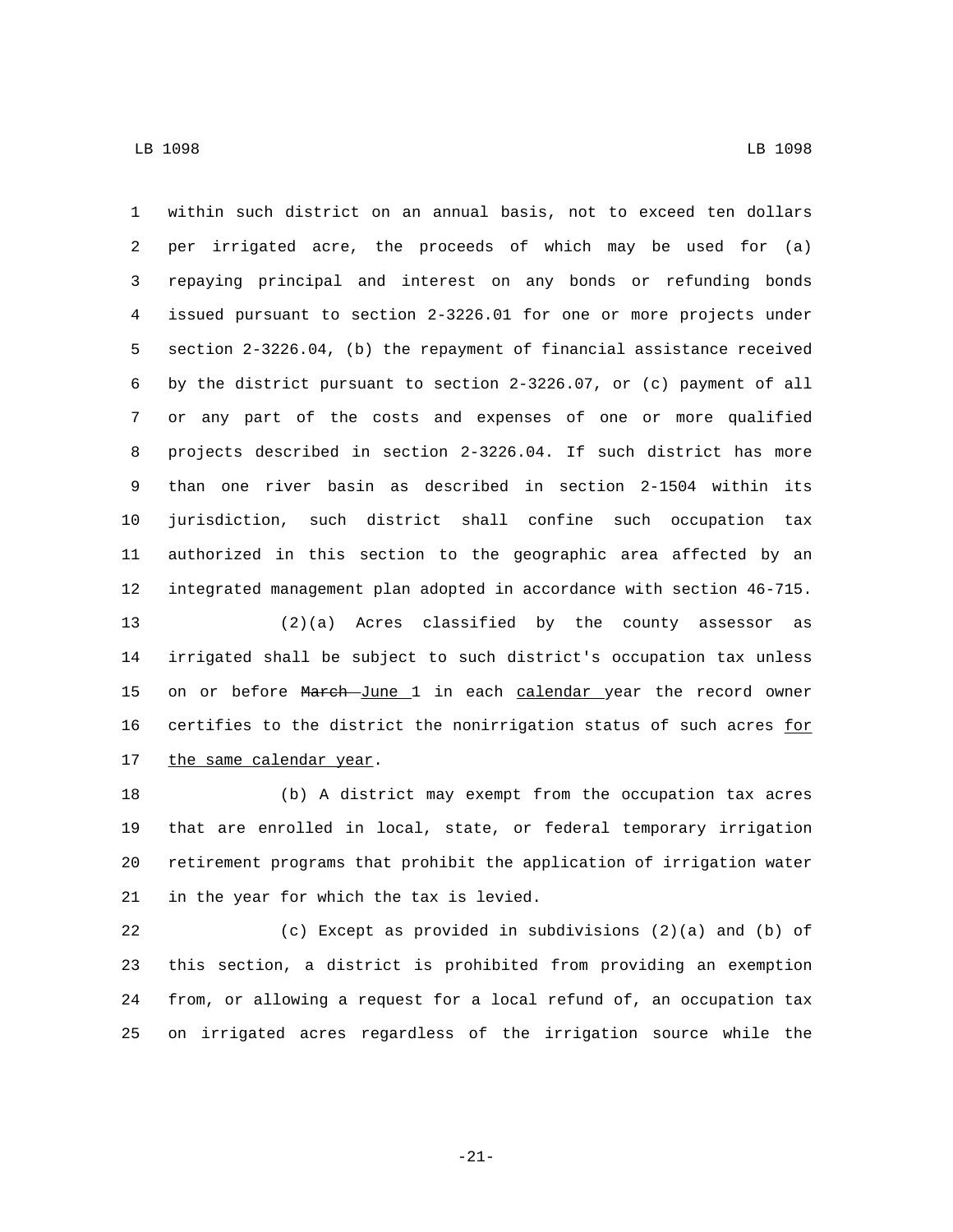record owner maintains irrigated status on such acres in the year for 2 which the tax is levied.

 (d) Notwithstanding subdivisions (2)(b) and (c) of this section, the record owner may present evidence of the nonirrigation status of the acres subject to the tax within twelve months after the date the tax was levied and the district may refund amounts collected upon such acres if an occupation tax was not levied by the district the previous year and the district had not adopted an integrated management plan as described in subsection (1) of section 2-3226.01 10 by March 1 in the current year. Subdivision  $(2)(d)$  of this section 11 terminates on October 1, 2012.

 (3) Any such occupation tax shall remain in effect so long as the natural resources district has bonds outstanding which have been issued stating such occupation tax as an available source for payment and for the purpose of paying all or any part of the costs and expenses of one or more projects authorized pursuant to 17 section 2-3226.04.

 (4) Such occupation taxes shall be certified to, collected by, and accounted for by the county treasurer at the same time and in the same manner as general real estate taxes, and such occupation taxes shall be and remain a perpetual lien against such real estate until paid. Such occupation taxes shall become delinquent at the same time and in the same manner as general real property taxes. The county treasurer shall publish and post a list of delinquent occupation taxes with the list of real property subject to

-22-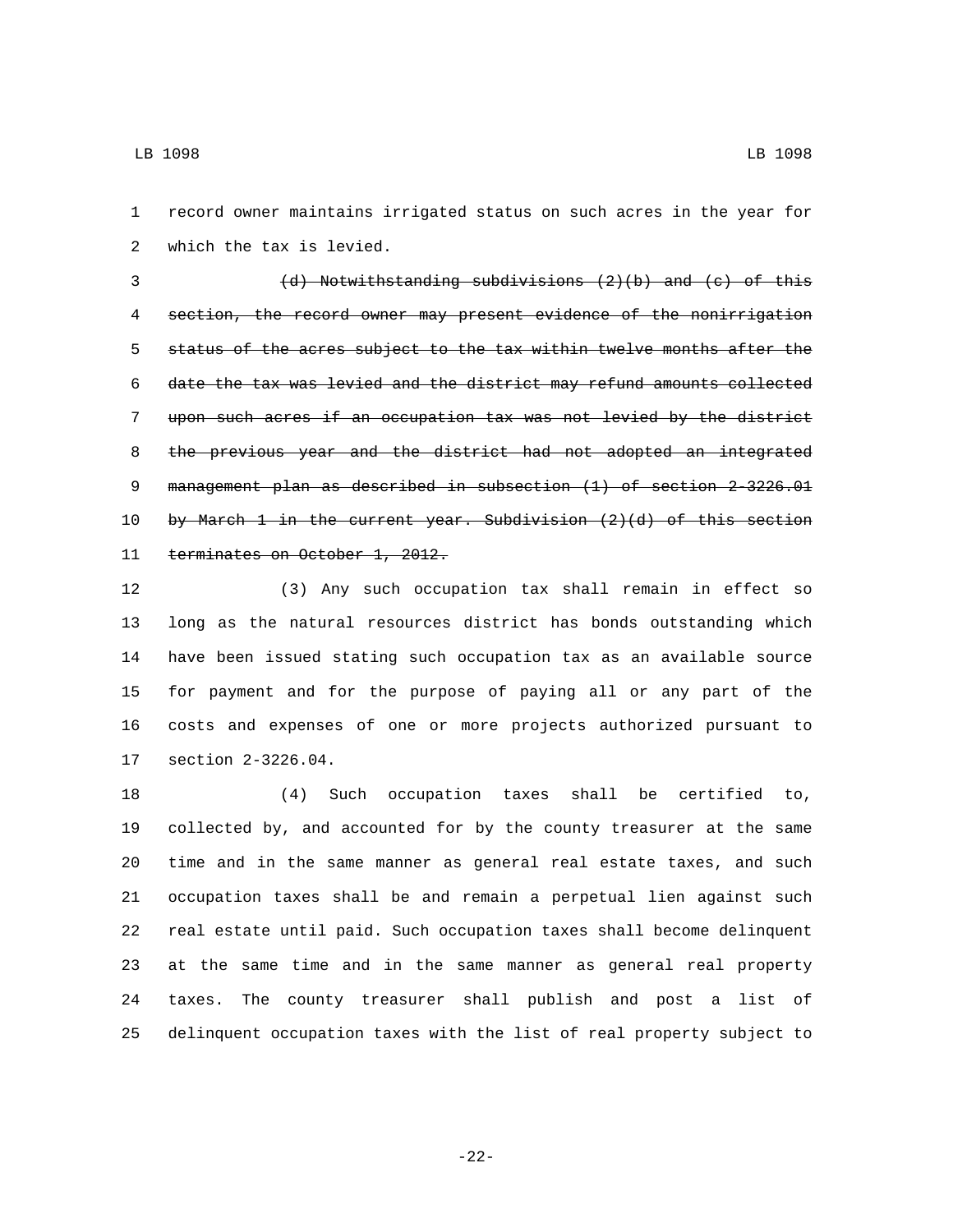sale for delinquent property taxes provided for in section 77-1804. In addition, the list shall be provided to natural resources districts which levied the delinquent occupation taxes. The list shall include the record owner's name, the parcel identification number, and the amount of delinquent occupation tax. For services rendered in the collection of the occupation tax, the county treasurer shall receive the fee provided for collection of general natural resources district money under section 33-114.

 (5) Such lien shall be inferior only to general taxes levied by political subdivisions of the state. When such occupation taxes have become delinquent and the real property on which the irrigation took place has not been offered at any tax sale, the district may proceed in district court in the county in which the real estate is situated to foreclose in its own name the lien in the same manner and with like effect as a foreclosure of a real estate mortgage, except that sections 77-1903 to 77-1917 shall govern when 17 applicable.

 Sec. 12. Section 46-241, Reissue Revised Statutes of 19 Nebraska, is amended to read:

 46-241 (1) Every person intending to construct and operate a storage reservoir for irrigation or any other beneficial purpose or intending to construct and operate a facility for intentional underground water storage and recovery shall, except as provided in subsections (2) and (3) of this section and section 46-243, make an application to the department upon the prescribed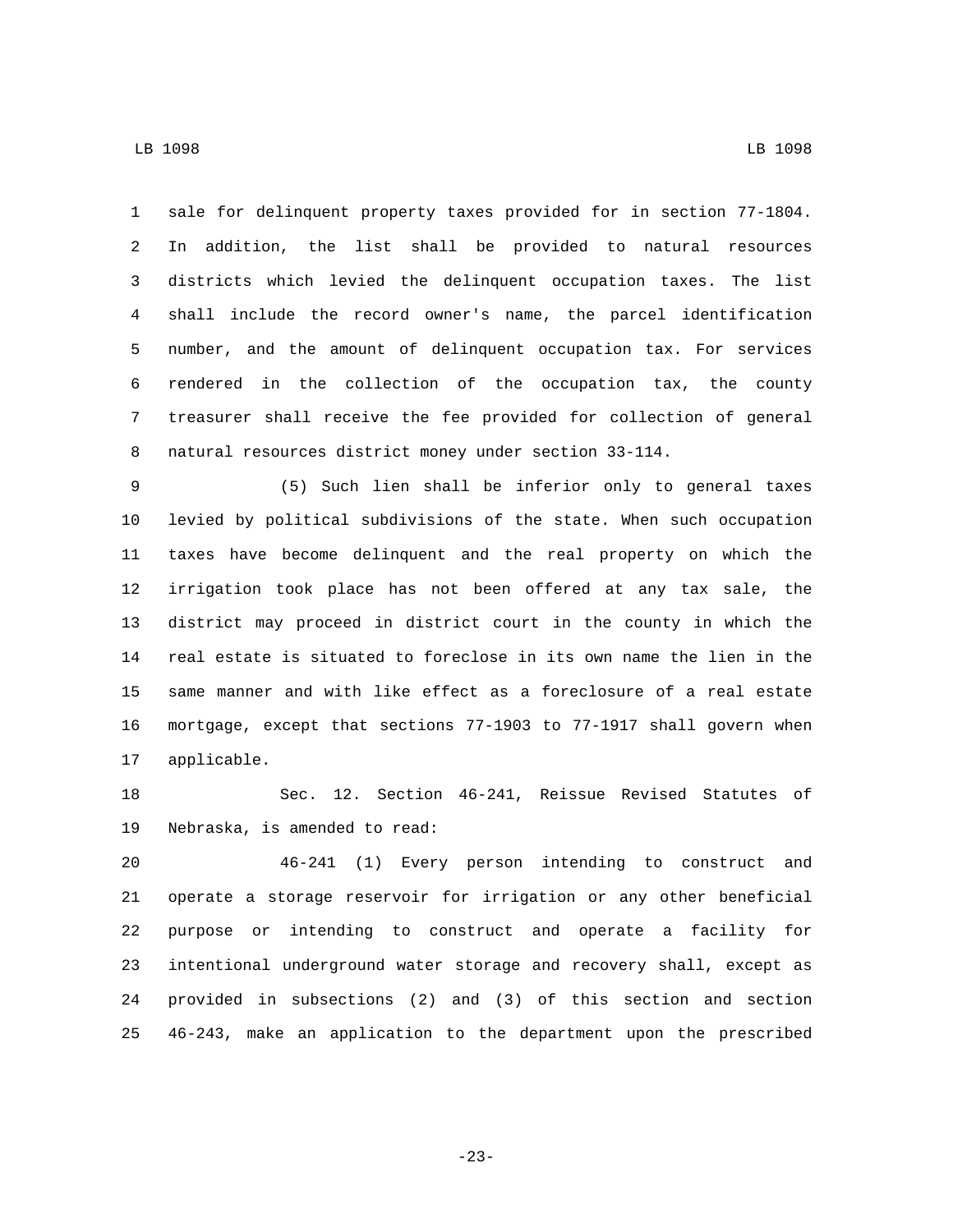form and provide such plans, drawings, and specifications as are necessary to comply with the Safety of Dams and Reservoirs Act. Such application shall be filed and proceedings had thereunder in the same manner and under the same rules and regulations as other applications. Upon the approval of such application under this section and any approval required by the act, the applicant shall have the right to construct and impound in such reservoir, or store in and recover from such underground water storage facility, all water not otherwise appropriated and any appropriated water not needed for immediate use, to construct and operate necessary ditches for the purpose of conducting water to such storage reservoir or facility, and to condemn land for such reservoir, ditches, or other facility. The procedure to condemn property shall be exercised in the 14 manner set forth in sections 76-704 to 76-724.

 (2) Any person intending to construct an on-channel reservoir with a water storage impounding capacity of less than fifteen acre-feet measured below the crest of the lowest open outlet or overflow shall be exempt from subsection (1) of this section as long as there will be (a) no diversion or withdrawal of water from the reservoir for any purpose other than for watering range livestock and (b) no release from the reservoir to provide water for a downstream diversion or withdrawal for any purpose other than for watering range livestock. This subsection does not exempt any person from the requirements of the Safety of Dams and Reservoirs Act or 25 section 54-2425.

-24-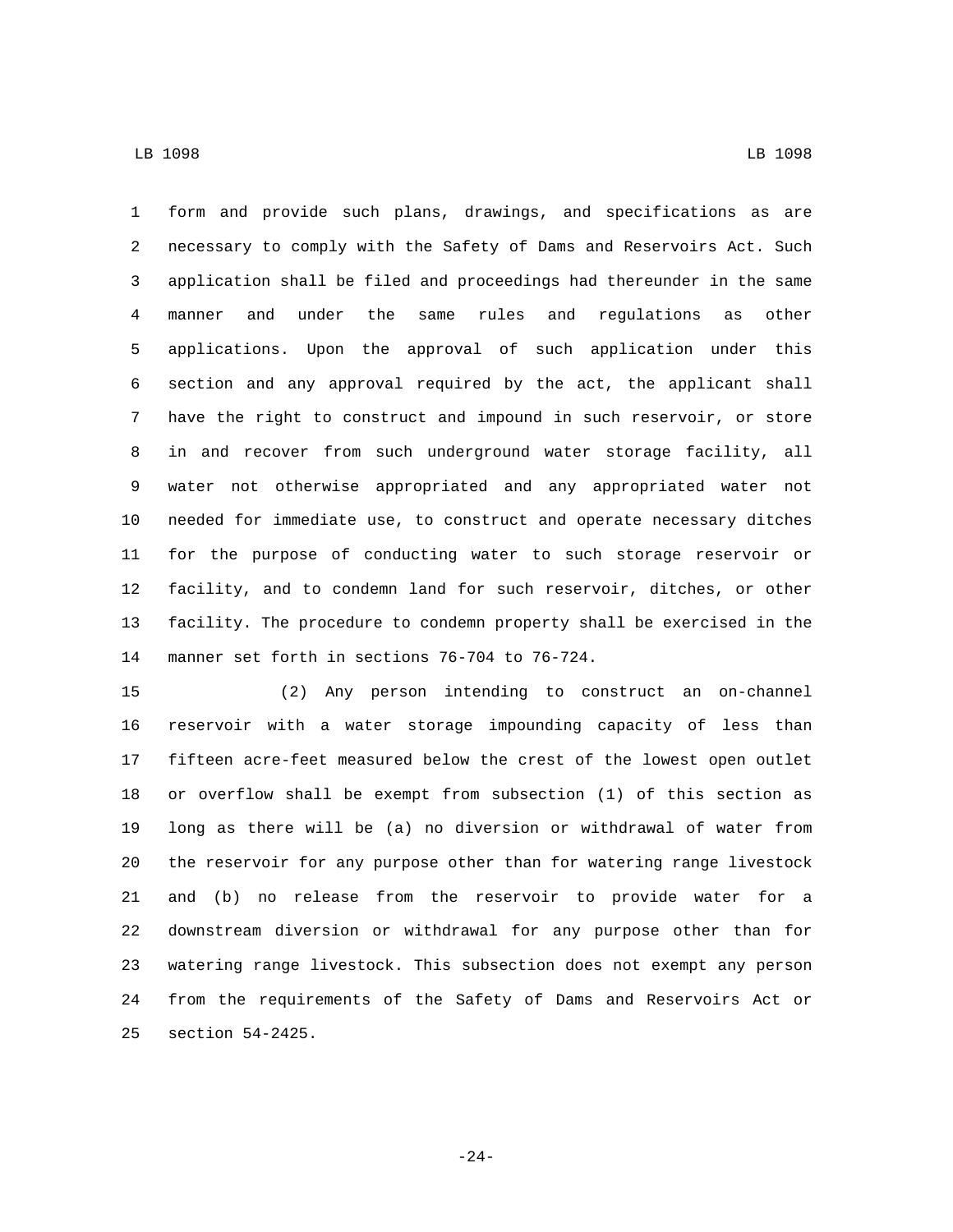(3) Any person intending to construct a reservoir, holding pond, or lagoon for the sole purpose of holding, managing, or disposing of animal or human waste shall be exempt from subsection (1) of this section. This subsection does not exempt any person from any requirements of the Safety of Dams and Reservoirs Act or section 46-233 or 54-2425.6

 (4) Every person intending to modify or rehabilitate an existing storage reservoir so that its impounding capacity is to be increased shall comply with subsection (1) of this section.

 (5) The owner of a storage reservoir or facility shall be liable for all damages arising from leakage or overflow of the water therefrom or from the breaking of the embankment of such reservoir. The owner or possessor of a reservoir or intentional underground water storage facility does not have the right to store water in such reservoir or facility during the time that such water is required downstream in ditches for direct irrigation or for any reservoir or facility holding a senior right. Every person who owns, controls, or operates a reservoir or intentional underground water storage facility, except political subdivisions of this state, shall be required to pass through the outlets of such reservoir or facility, whether presently existing or hereafter constructed, a portion of the measured inflows to furnish water for livestock in such amounts and at such times as directed by the department to meet the requirements for such purposes as determined by the department, except that a reservoir or facility owner shall not be required to release water

LB 1098 LB 1098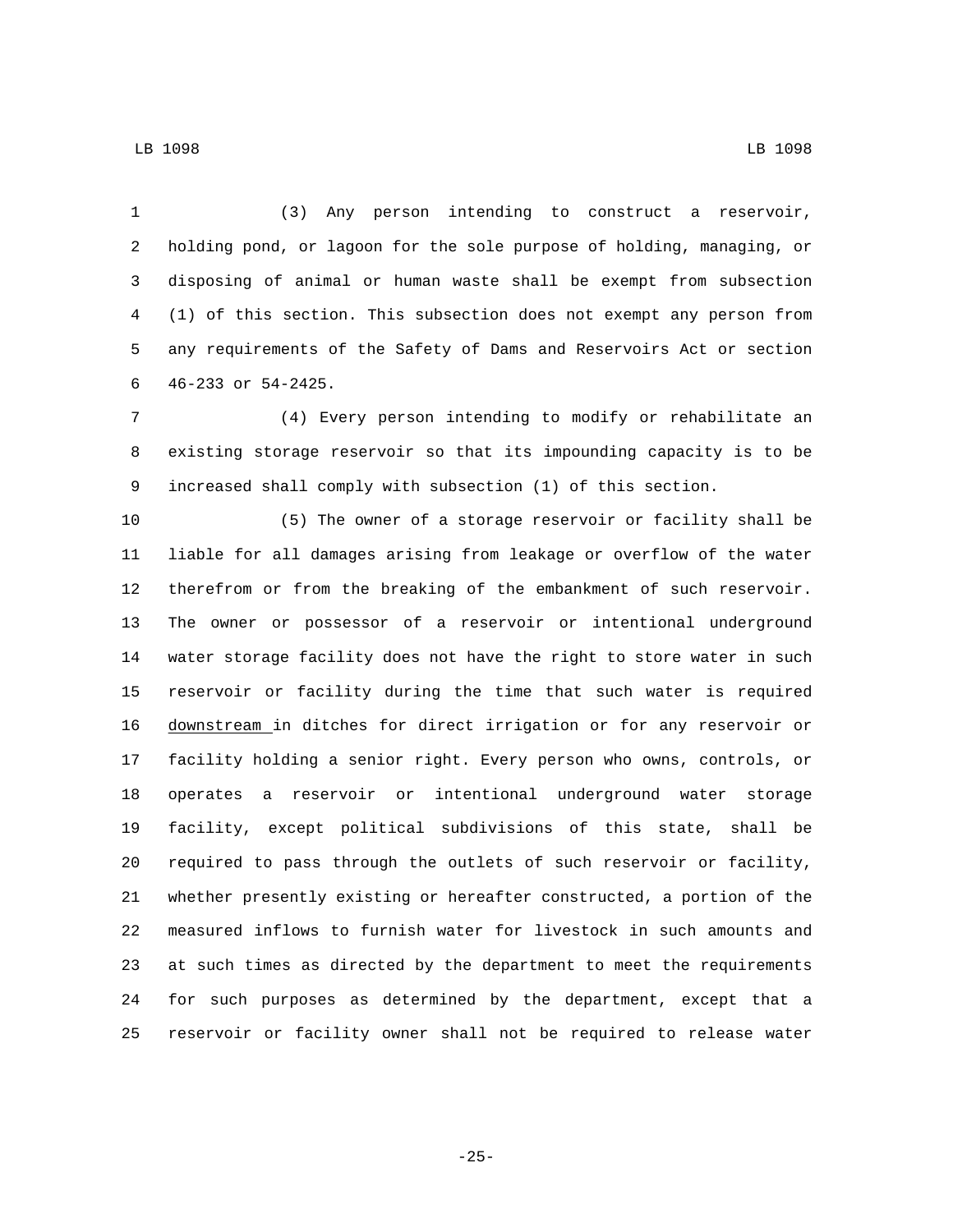LB 1098 LB 1098

 for this purpose which has been legally stored. Any dam shall be constructed in accordance with the Safety of Dams and Reservoirs Act, and the outlet works shall be installed so that water may be released in compliance with this section. The requirement for outlet works may be waived by the department upon a showing of good cause. Whenever any person diverts water from a public stream and returns it into the same stream, he or she may take out the same amount of water, less a reasonable deduction for losses in transit, to be determined by the department, if no prior appropriator for beneficial use is prejudiced 10 by such diversion.

 (6) An application for storage and recovery of water intentionally stored underground may be made only by an appropriator of record who shows, by documentary evidence, sufficient interest in the underground water storage facility to entitle the applicant to 15 the water requested.

 Sec. 13. Section 46-701, Reissue Revised Statutes of 17 Nebraska, is amended to read:

 46-701 Sections 46-701 to 46-754 and sections 15 and 16 19 of this act shall be known and may be cited as the Nebraska Ground 20 Water Management and Protection Act.

 Sec. 14. Section 46-715, Reissue Revised Statutes of 22 Nebraska, is amended to read:

 46-715 (1)(a) Whenever the Department of Natural Resources has designated a river basin, subbasin, or reach as overappropriated or has made a final determination that a river

-26-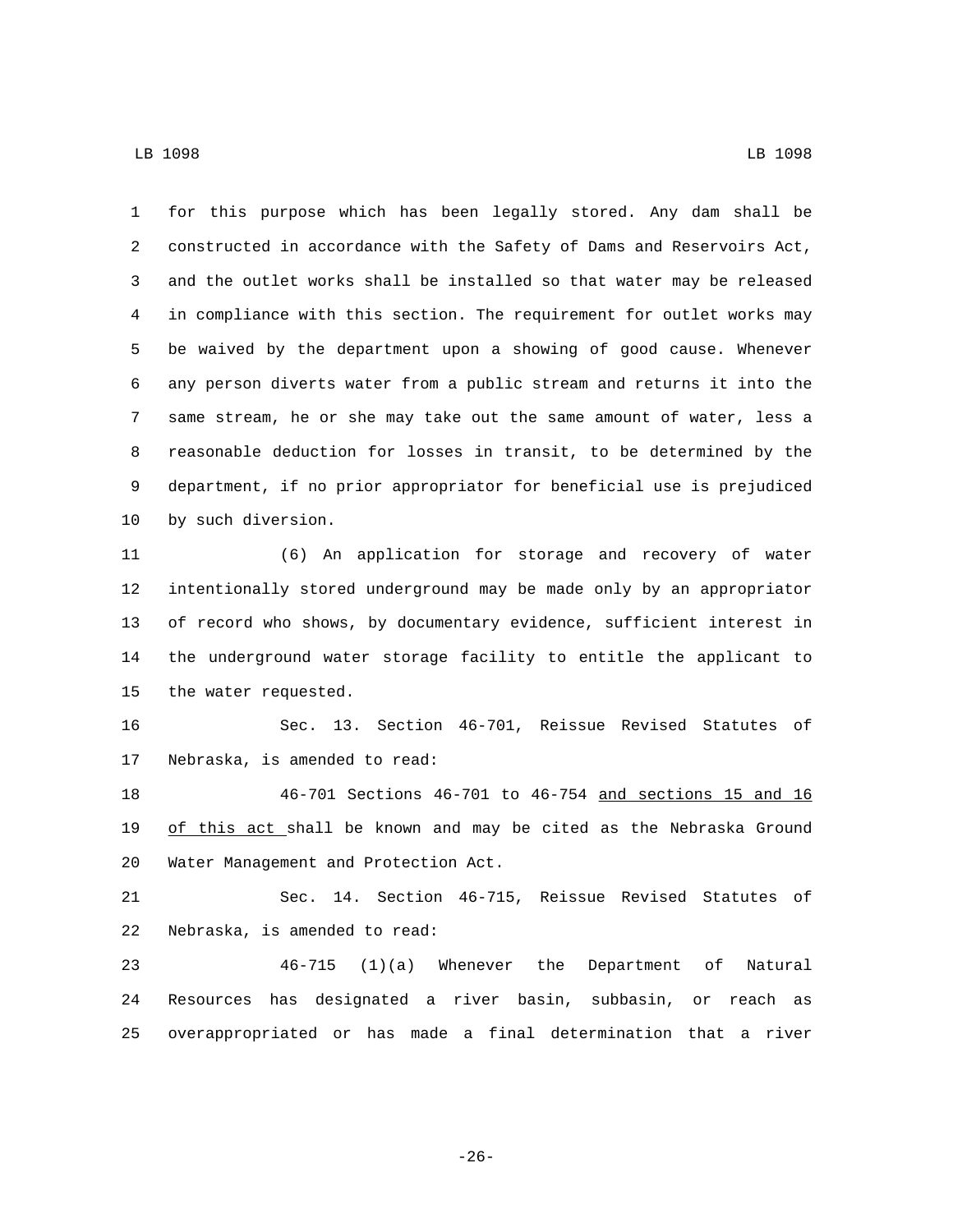basin, subbasin, or reach is fully appropriated, the natural resources districts encompassing such river basin, subbasin, or reach

 and the department shall jointly develop an integrated management plan for such river basin, subbasin, or reach. The plan shall be completed, adopted, and take effect within three years after such designation or final determination unless the department and the natural resources districts jointly agree to an extension of not more 8 than two additional years.

 (b) A natural resources district encompassing a river basin, subbasin, or reach that has not been designated as overappropriated or has not been finally determined to be fully appropriated may, jointly with the department, develop an integrated management plan for such river basin, subbasin, or reach located within the district. The district shall notify the department of its intention to develop an integrated management plan which shall be developed and adopted according to sections 46-715 to 46-717 and subsections (1) and (2) of section 46-718. The objective of an integrated management plan under this subdivision is to manage such river basin, subbasin, or reach to achieve and sustain a balance between water uses and water supplies for the long term. If a district develops an integrated management plan under this subdivision and the department subsequently determines the affected river basin, subbasin, or reach to be fully appropriated, the department and the affected natural resources district may amend the 25 integrated management plan.

-27-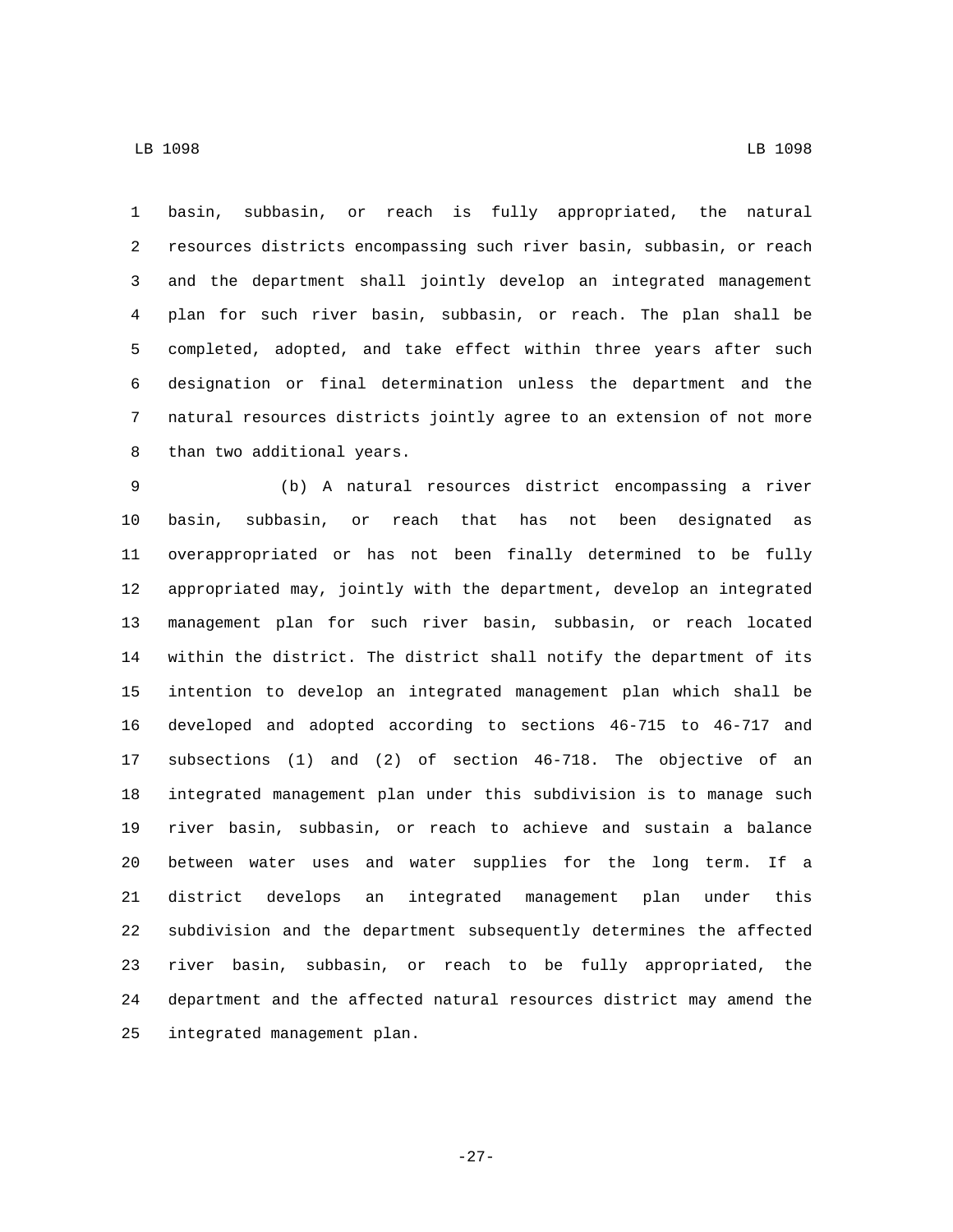(2) In developing an integrated management plan, the effects of existing and potential new water uses on existing surface water appropriators and ground water users shall be considered. An integrated management plan shall include the following: (a) Clear goals and objectives with a purpose of sustaining a balance between water uses and water supplies so that the economic viability, social and environmental health, safety, and welfare of the river basin, subbasin, or reach can be achieved and maintained for both the near term and the long term; (b) a map clearly delineating the geographic area subject to the integrated management plan; (c) one or more of the ground water controls authorized for adoption by natural resources districts pursuant to section 46-739; (d) one or more of the surface water controls authorized for adoption by the department pursuant to section 46-716; and (e) a plan to gather and evaluate data, information, and methodologies that could be used to implement sections 46-715 to 46-717, increase understanding of the surface water and hydrologically connected ground water system, and test the validity of the conclusions and information upon which the integrated management plan is based. The plan may also provide for utilization of any applicable incentive programs authorized by law. Nothing in the integrated management plan for a fully appropriated river basin, subbasin, or reach shall require a natural resources district to regulate ground water uses in place at the time of the department's preliminary determination that the river basin, subbasin, or reach is fully appropriated, unless such regulation is necessary to carry out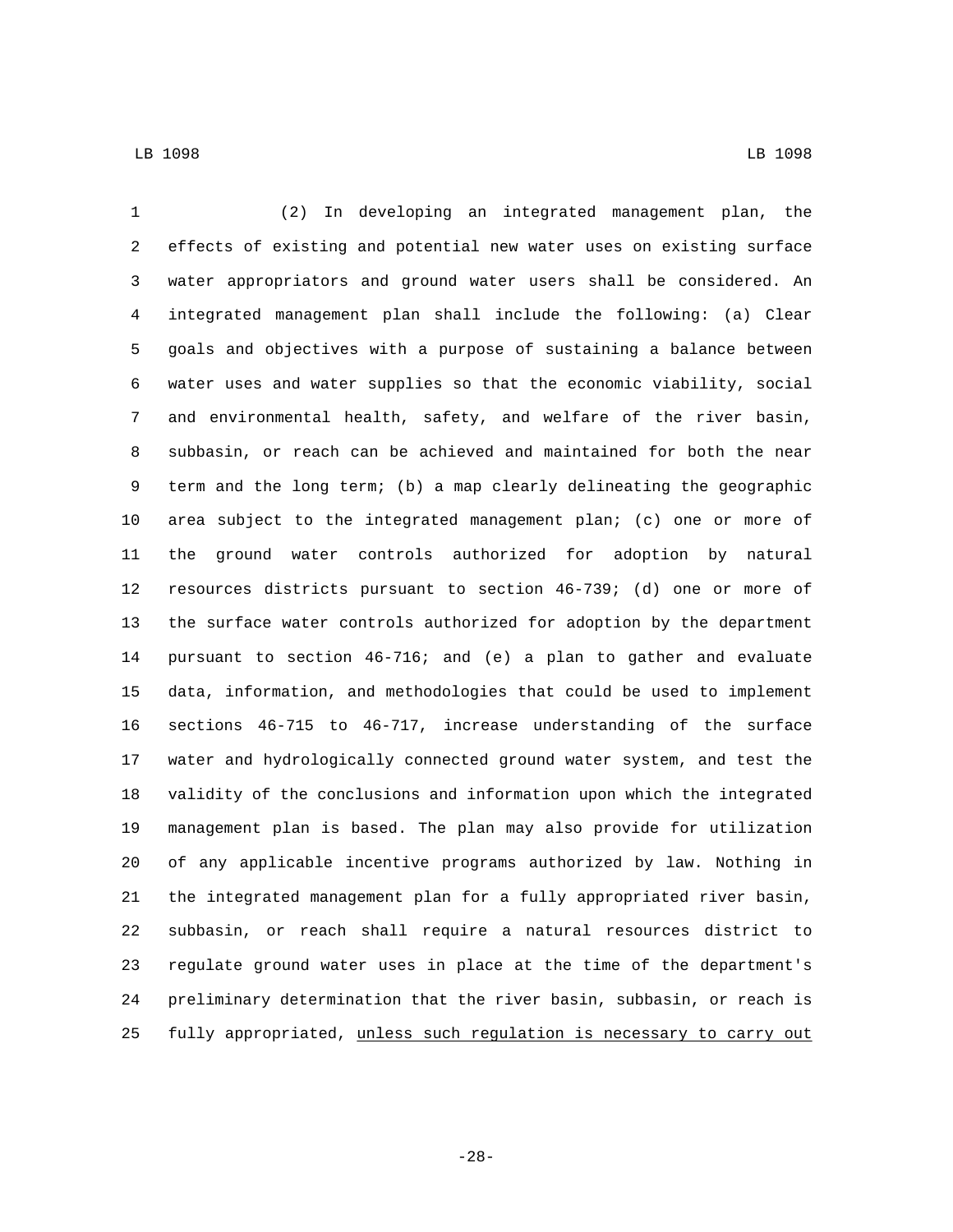the goals and objectives of a basin-wide plan pursuant to section 15 2 of this act, but a natural resources district may voluntarily adopt such regulations. The applicable natural resources district may decide to include all water users within the district boundary in an 5 integrated management plan.

 (3) In order to provide a process for economic development opportunities and economic sustainability within a river basin, subbasin, or reach, the integrated management plan shall include clear and transparent procedures to track depletions and gains to streamflows resulting from new, retired, or other changes to uses within the river basin, subbasin, or reach. The procedures 12 shall:

 (a) Utilize generally accepted methodologies based on the 14 best available information, data, and science;

 (b) Include a generally accepted methodology to be utilized to estimate depletions and gains to streamflows, which methodology includes location, amount, and time regarding gains to 18 streamflows as offsets to new uses;

 (c) Identify means to be utilized so that new uses will not have more than a de minimis effect upon existing surface water 21 users or ground water users;

 (d) Identify procedures the natural resources district and the department will use to report, consult, and otherwise share information on new uses, changes in uses, or other activities affecting water use in the river basin, subbasin, or reach;

LB 1098 LB 1098

-29-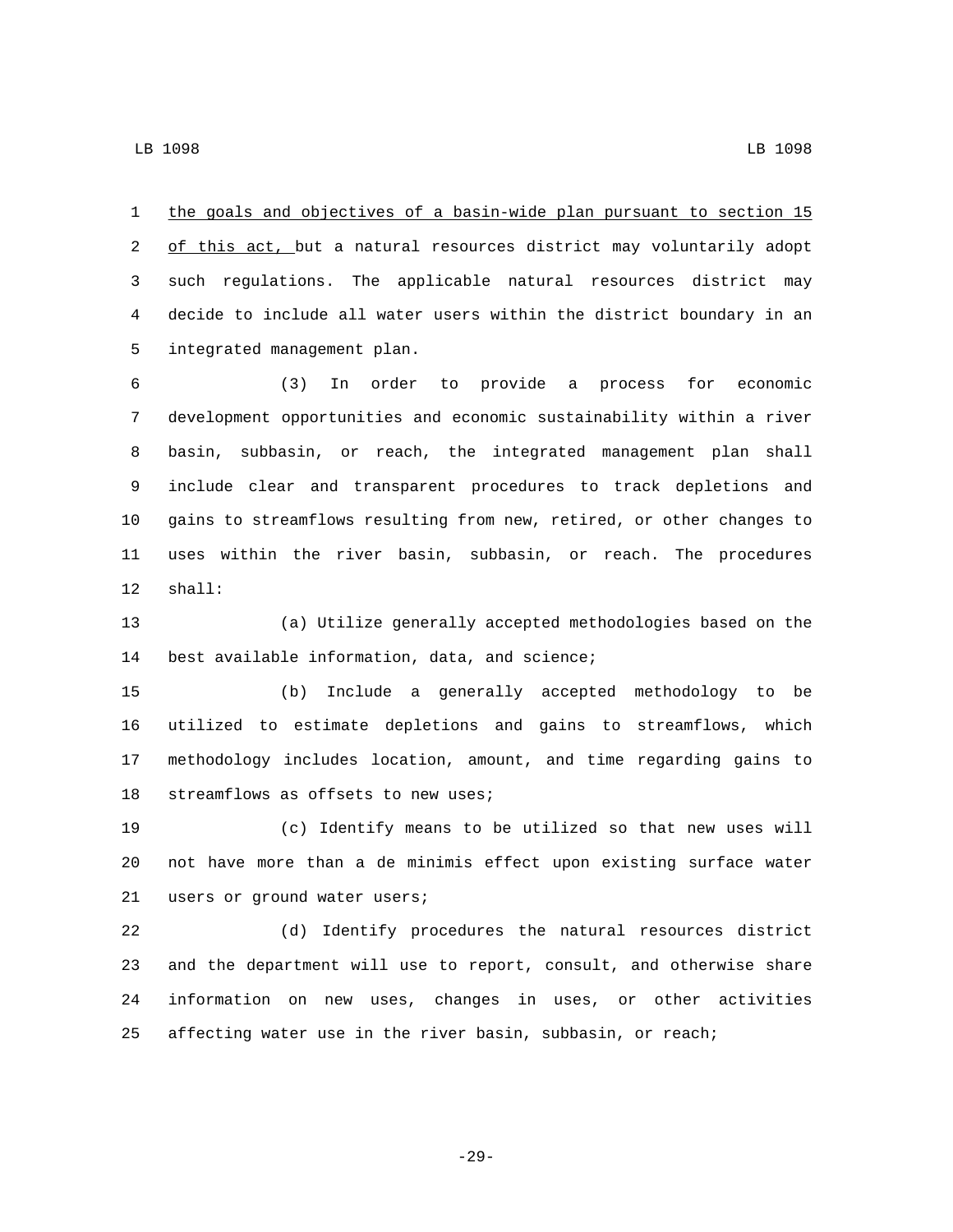(e) Identify, to the extent feasible, potential water available to mitigate new uses, including, but not limited to, water rights leases, interference agreements, augmentation projects, 4 conjunctive use management, and use retirement;

 (f) Develop, to the extent feasible, an outline of plans after consultation with and an opportunity to provide input from irrigation districts, public power and irrigation districts, reclamation districts, municipalities, other political subdivisions, and other water users to make water available for offset to enhance and encourage economic development opportunities and economic sustainability in the river basin, subbasin, or reach; and

 (g) Clearly identify procedures that applicants for new uses shall take to apply for approval of a new water use and 14 corresponding offset.

 Nothing in this subsection shall require revision or amendment of an integrated management plan approved on or before 17 August 30, 2009.

 (4) The ground water and surface water controls proposed for adoption in the integrated management plan pursuant to subsection (1) of this section shall, when considered together and with any applicable incentive programs, (a) be consistent with the goals and objectives of the plan, (b) be sufficient to ensure that the state will remain in compliance with applicable state and federal laws and with any applicable interstate water compact or decree or other formal state contract or agreement pertaining to surface water or

LB 1098 LB 1098

-30-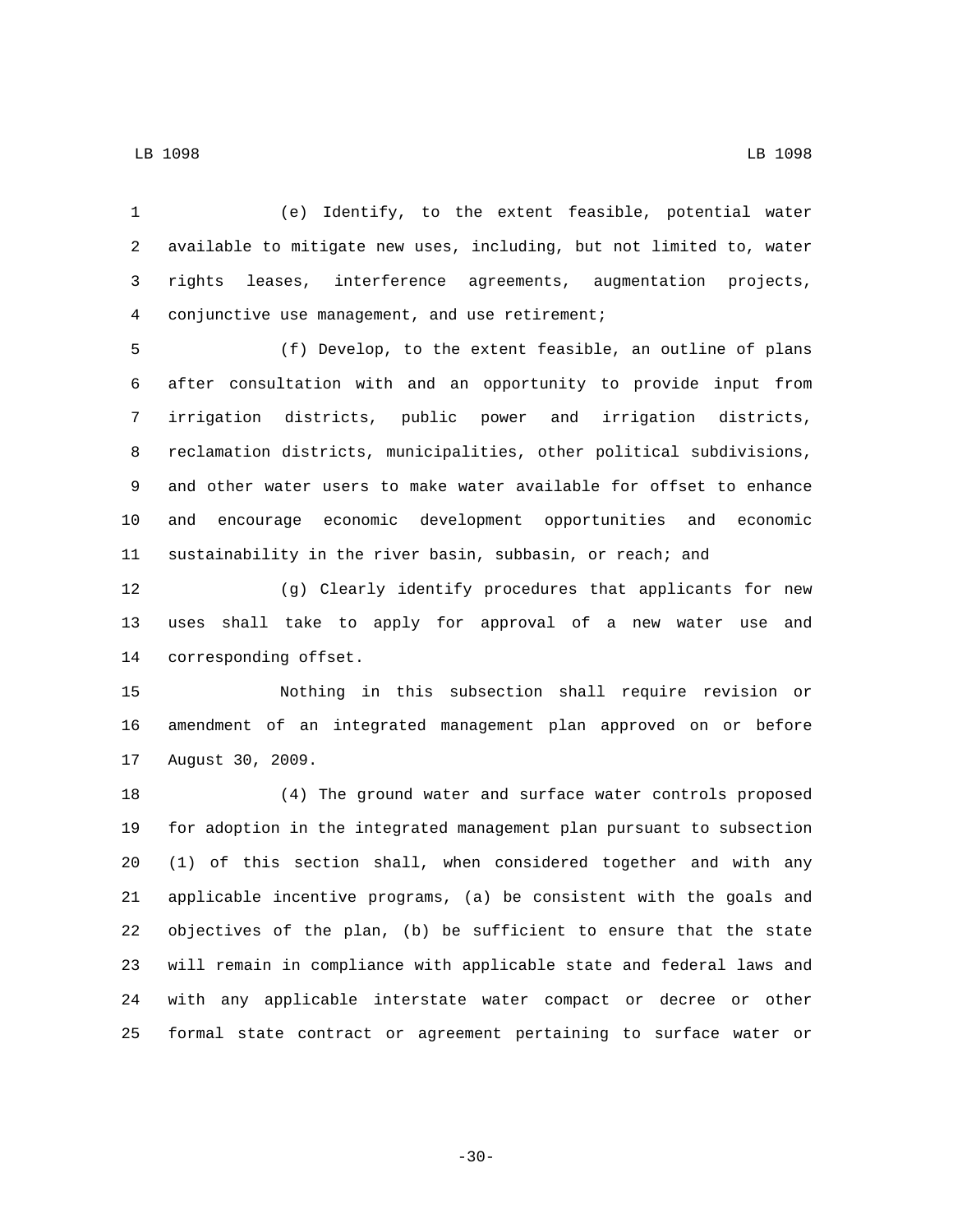ground water use or supplies, and (c) protect the ground water users whose water wells are dependent on recharge from the river or stream involved and the surface water appropriators on such river or stream from streamflow depletion caused by surface water uses and ground water uses begun, in the case of a river basin, subbasin, or reach designated as overappropriated or preliminarily determined to be fully appropriated in accordance with section 46-713, after the date of such designation or preliminary determination.8

 (5)(a) In any river basin, subbasin, or reach that is designated as overappropriated, when the designated area lies within two or more natural resources districts, the department and the affected natural resources districts shall jointly develop a basin- wide plan for the area designated as overappropriated. Such plan shall be developed using the consultation and collaboration process described in subdivision (b) of this subsection, shall be developed concurrently with the development of the integrated management plan required pursuant to subsections (1) through (4) of this section, and shall be designed to achieve, in the incremental manner described in subdivision (d) of this subsection, the goals and objectives described in subsection (2) of this section. The basin-wide plan shall be adopted after hearings by the department and the affected 22 natural resources districts.

 (b) In any river basin, subbasin, or reach designated as overappropriated and subject to this subsection, the department and each natural resources district encompassing such river basin,

-31-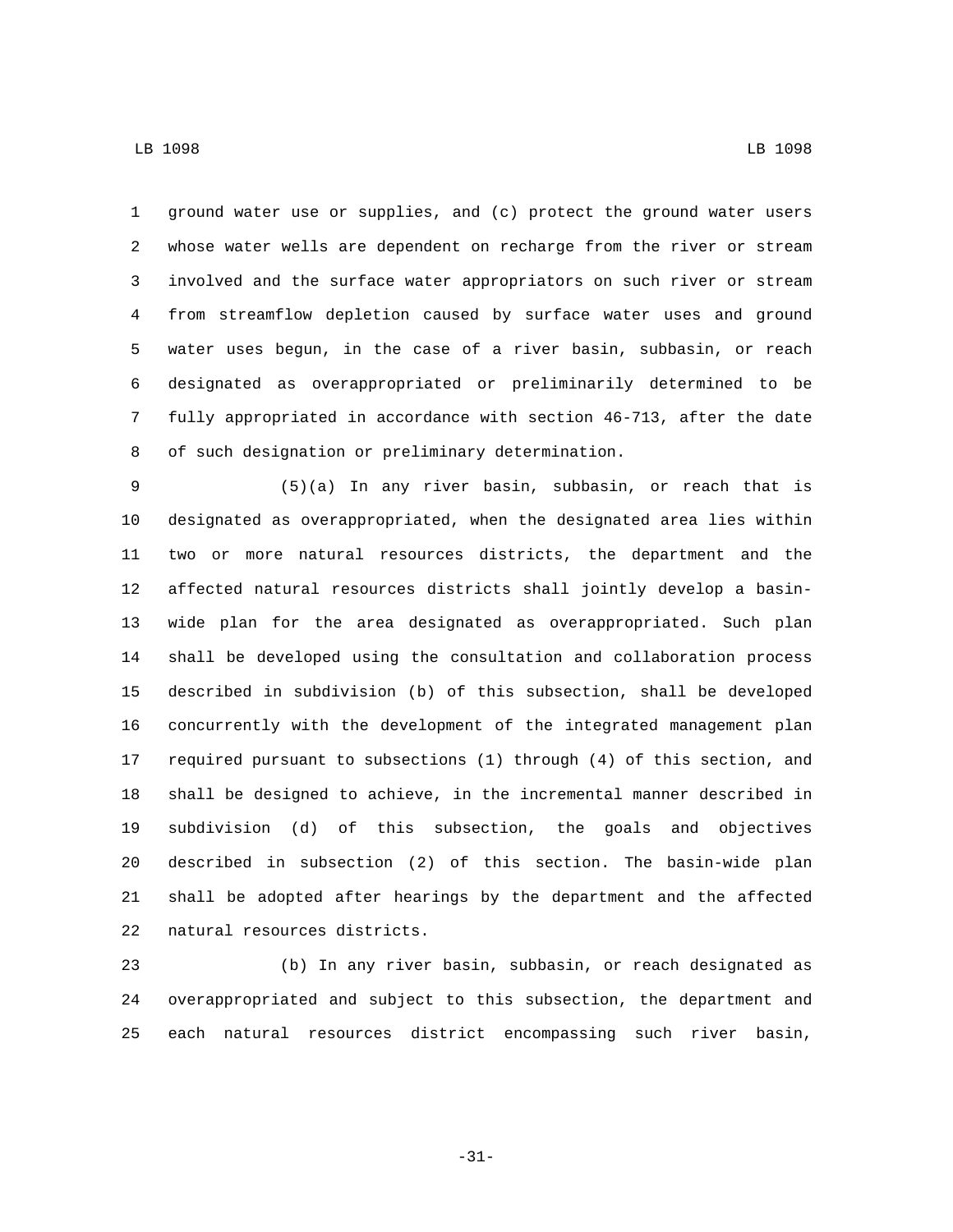subbasin, or reach shall jointly develop an integrated management plan for such river basin, subbasin, or reach pursuant to subsections (1) through (4) of this section. Each integrated management plan for a river basin, subbasin, or reach subject to this subsection shall be consistent with any basin-wide plan developed pursuant to subdivision (a) of this subsection. Such integrated management plan shall be developed after consultation and collaboration with irrigation districts, reclamation districts, public power and irrigation districts, mutual irrigation companies, canal companies, and municipalities that rely on water from within the affected area and that, after being notified of the commencement of the plan development process, indicate in writing their desire to participate in such process. In addition, the department or the affected natural resources districts may include designated representatives of other stakeholders. If agreement is reached by all parties involved in such consultation and collaboration process, the department and each natural resources district shall adopt the agreed-upon integrated management plan. If agreement cannot be reached by all parties involved, the integrated management plan shall be developed and adopted by the department and the affected natural resources district pursuant to sections 46-715 to 46-718 or by the Interrelated Water 22 Review Board pursuant to section 46-719.

 (c) Any integrated management plan developed under this subsection shall identify the overall difference between the current and fully appropriated levels of development. Such determination

-32-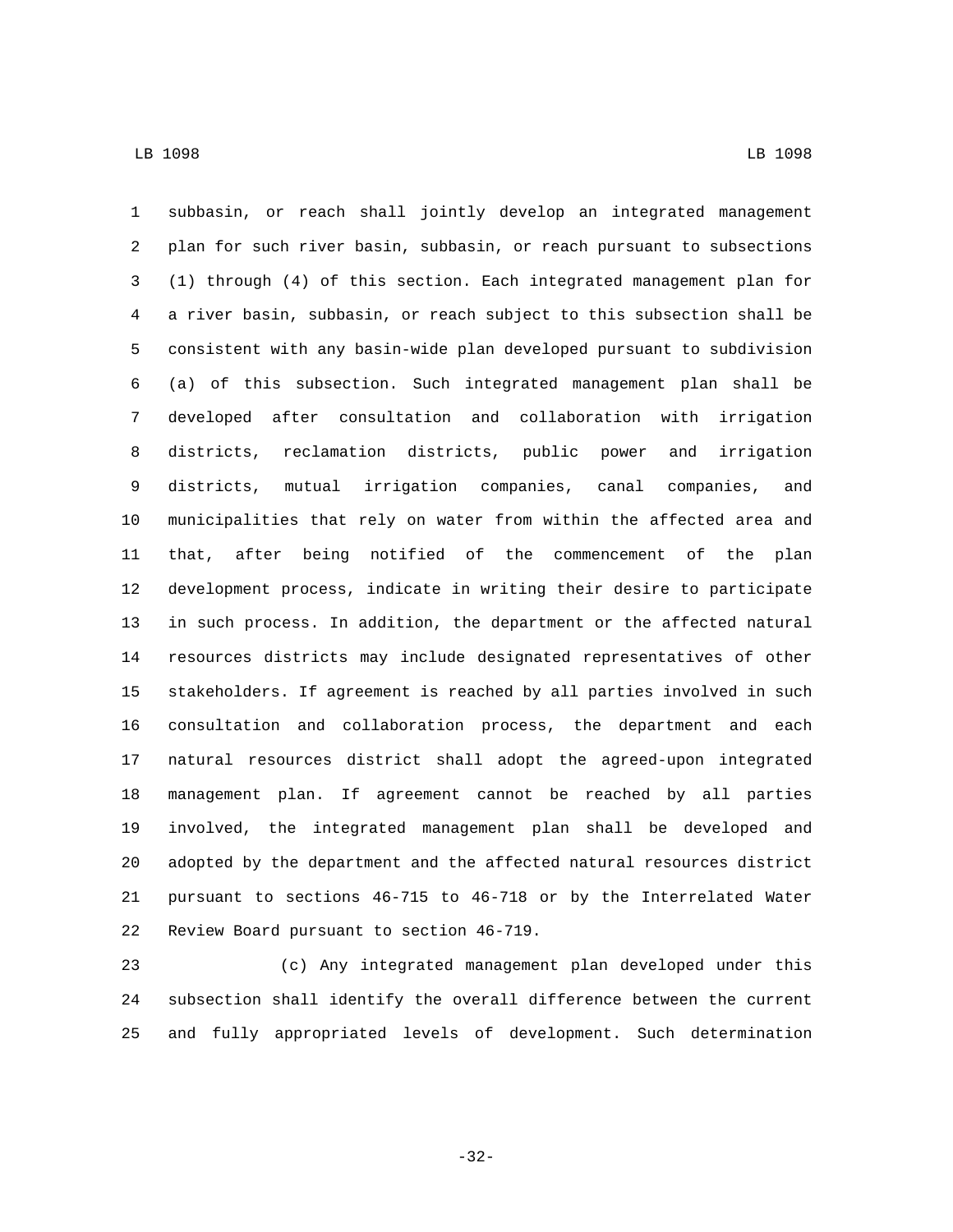shall take into account cyclical supply, including drought, identify the portion of the overall difference between the current and fully appropriated levels of development that is due to conservation measures, and identify the portions of the overall difference between the current and fully appropriated levels of development that are due to water use initiated prior to July 1, 1997, and to water use 7 initiated on or after such date.

 (d) Any integrated management plan developed under this subsection shall adopt an incremental approach to achieve the goals and objectives identified under subdivision (2)(a) of this section 11 using the following steps:

 (i) The first incremental goals shall be to address the impact of streamflow depletions to (A) surface water appropriations and (B) water wells constructed in aquifers dependent upon recharge from streamflow, to the extent those depletions are due to water use initiated after July 1, 1997, and, unless an interstate cooperative agreement for such river basin, subbasin, or reach is no longer in effect, to prevent streamflow depletions that would cause noncompliance by Nebraska with such interstate cooperative agreement. During the first increment, the department and the affected natural resources districts shall also pursue voluntary efforts, subject to the availability of funds, to offset any increase in streamflow depletive effects that occur after July 1, 1997, but are caused by ground water uses initiated prior to such date. The department and the affected natural resources districts may also use other

LB 1098 LB 1098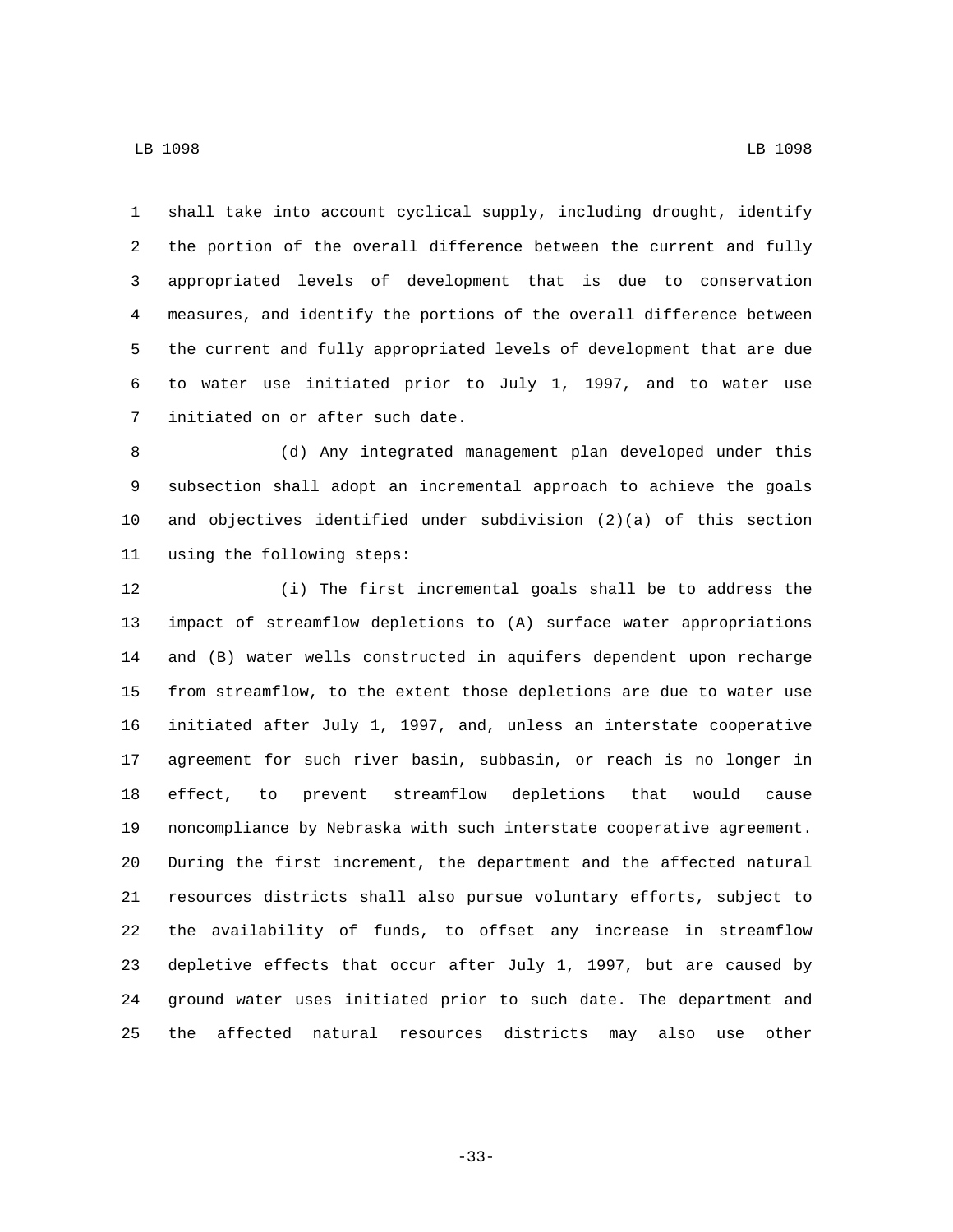appropriate and authorized measures for such purpose;

 (ii) The department and the affected natural resources districts may amend an integrated management plan subject to this subsection (5) as necessary based on an annual review of the progress being made toward achieving the goals for that increment;

 (iii) During the ten years following adoption of an integrated management plan developed under this subsection (5) or during the ten years after the adoption of any subsequent increment of the integrated management plan pursuant to subdivision (d)(iv) of this subsection, the department and the affected natural resources district shall conduct a technical analysis of the actions taken in such increment to determine the progress towards meeting the goals and objectives adopted pursuant to subsection (2) of this section. The analysis shall include an examination of (A) available supplies and changes in long-term availability, (B) the effects of conservation practices and natural causes, including, but not limited to, drought, and (C) the effects of the plan on reducing the overall difference between the current and fully appropriated levels of development identified in subdivision (5)(c) of this section. The analysis shall determine whether a subsequent increment is necessary in the integrated management plan to meet the goals and objectives adopted pursuant to subsection (2) of this section and reduce the overall difference between the current and fully appropriated levels of development identified in subdivision (5)(c) of this section; (iv) Based on the determination made in subdivision (d)

-34-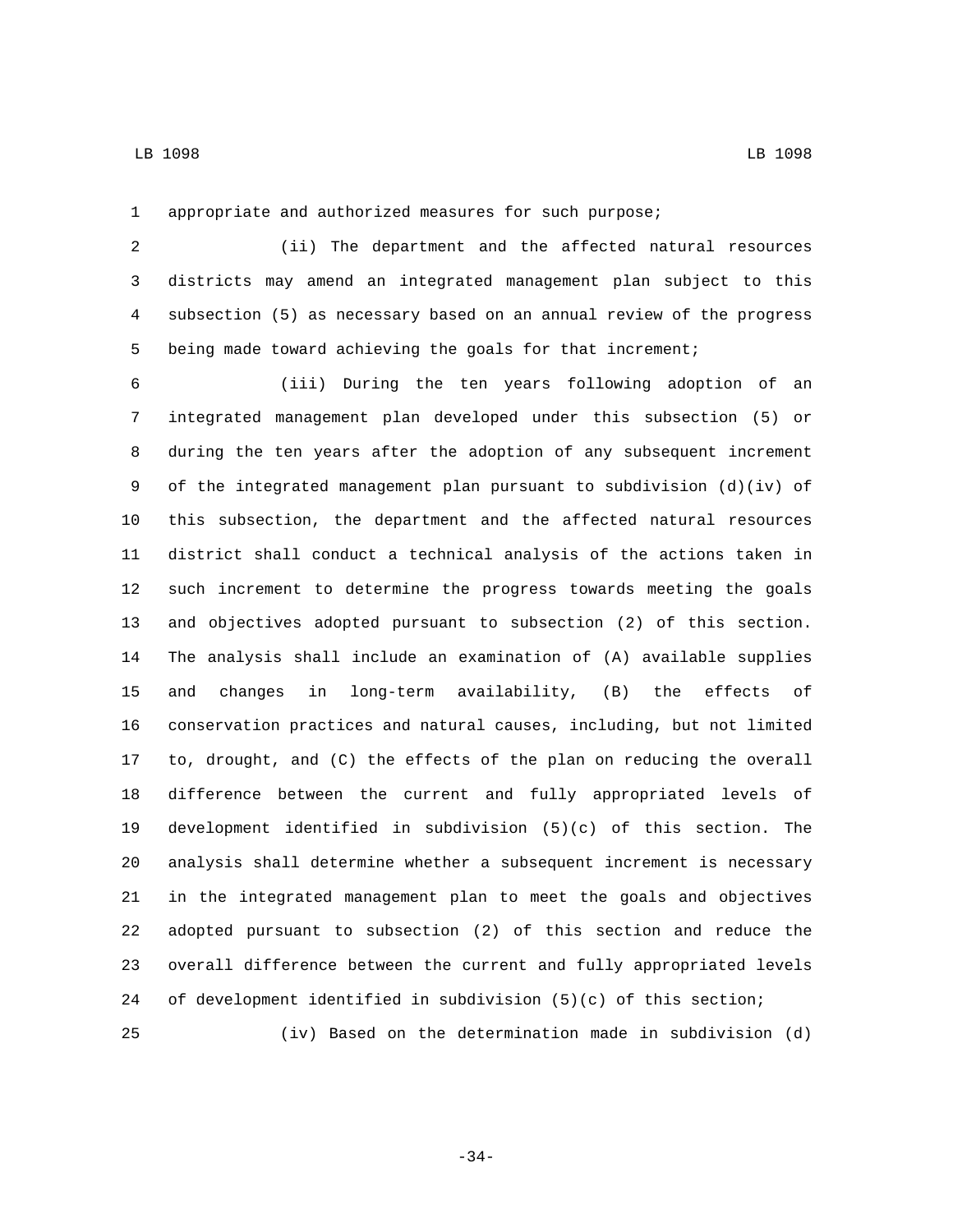(iii) of this subsection, the department and the affected natural resources districts, utilizing the consultative and collaborative process described in subdivision (b) of this subsection, shall if necessary identify goals for a subsequent increment of the integrated management plan. Subsequent increments shall be completed, adopted, and take effect not more than ten years after adoption of the 7 previous increment; and

 (v) If necessary, the steps described in subdivisions (d) (ii) through (iv) of this subsection shall be repeated until the department and the affected natural resources districts agree that the goals and objectives identified pursuant to subsection (2) of this section have been met and the overall difference between the current and fully appropriated levels of development identified in subdivision (5)(c) of this section has been addressed so that the river basin, subbasin, or reach has returned to a fully appropriated 16 condition.

 (6) In any river basin, subbasin, or reach that is designated as fully appropriated or overappropriated and whenever necessary to ensure that the state is in compliance with an interstate compact or decree or a formal state contract or agreement, the department, in consultation with the affected districts, shall forecast on an annual basis the maximum amount of water that may be available from streamflow for beneficial use in the short term and long term in order to comply with the requirement of subdivision (4) (b) of this section. This forecast shall be made by January 1, 2008,

-35-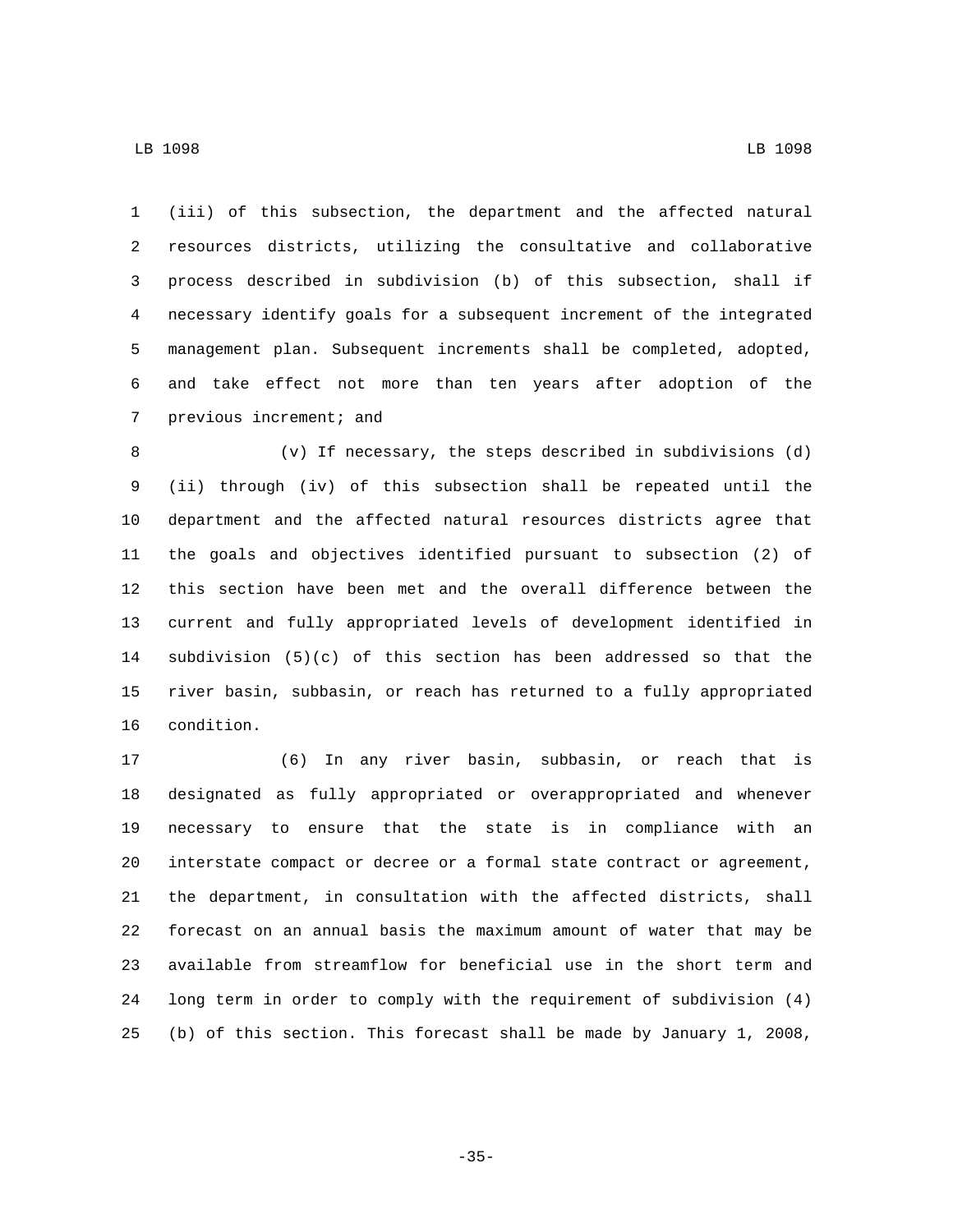1 and each January 1 thereafter.

 Sec. 15. This section shall apply notwithstanding any other provision of the Nebraska Ground Water Management and 4 Protection Act.

 (1) If a river basin as described in subdivision (2)(a) of section 2-1504 includes three or more natural resources districts that, pursuant to subdivision (1)(a) of section 46-715, have been or are required to develop an integrated management plan for all or substantially all (eighty-five percent) of the district, such natural resources districts shall, jointly with the department and the natural resources districts within the same basin, develop and adopt a basin-wide plan for the areas of a basin, subbasin, or reach determined by the department to have hydrologically connected water 14 supplies, except that any natural resources district that has developed and implemented a basin-wide plan pursuant to subsection (5) of section 46-715 shall not be affected by this section. If 17 deemed appropriate by the department and the affected natural 18 resources districts, the basin-wide plan may combine two or more 19 river basins.

 (2) An integrated management plan developed under subdivision (1)(a) or (b) of section 46-715 shall ensure such integrated management plan is consistent with any basin-wide plan developed pursuant to this section. However, an integrated management plan may implement additional incentive programs or controls pursuant to section 46-739 if the programs and controls are consistent with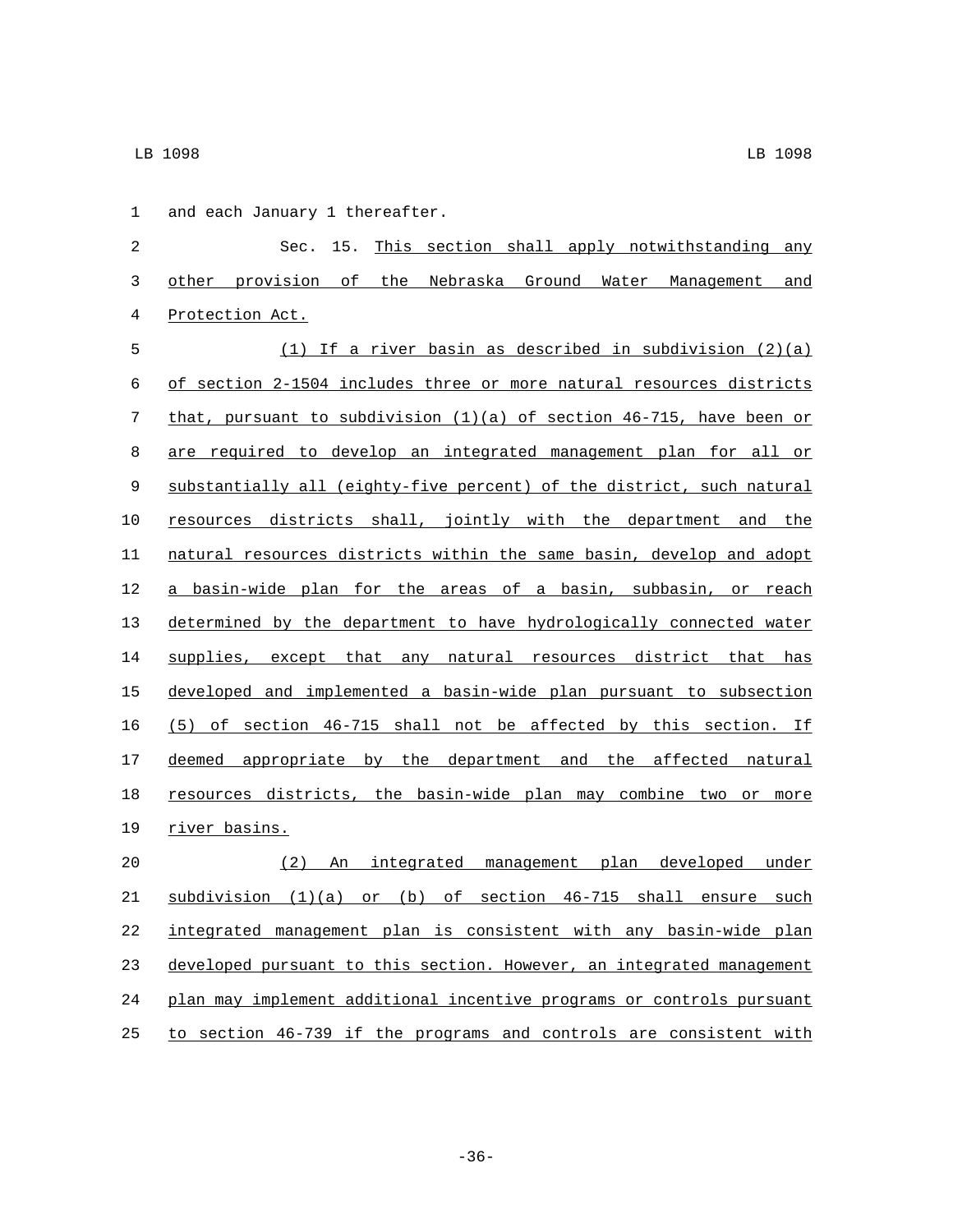|  | the basin-wide plan. |  |
|--|----------------------|--|
|  |                      |  |

 (3) A basin-wide plan shall be completed, adopted, and take effect within three years after the operative date of this section, unless the department and the natural resources districts jointly agree to an extension of not more than an additional two 6 years.

 (4) A basin-wide plan shall (a) have clear goals and objectives with a purpose of sustaining a balance between water uses and water supplies so that the economic viability, social and environmental health, safety, and welfare of the river basin, subbasin, or reach can be achieved and maintained for both the near 12 term and the long term, (b) ensure that compliance with any interstate compact or decree or other formal state contract or agreement or applicable state or federal law is maintained, and (c) 15 set forth a timeline to meet the goals and objectives as required under this subdivision, but in no case shall a timeline exceed thirty 17 years after the operative date of this section.

 (5)(a) A basin-wide plan developed under this section shall utilize the best generally-accepted methodologies and available information, data, and science to evaluate the effect of existing uses of hydrologically connected water on existing surface water and ground water users. The plan shall include a process to gather and evaluate data, information, and methodologies to increase understanding of the surface water and hydrologically connected ground water system within the basin, subbasin, or reach and test the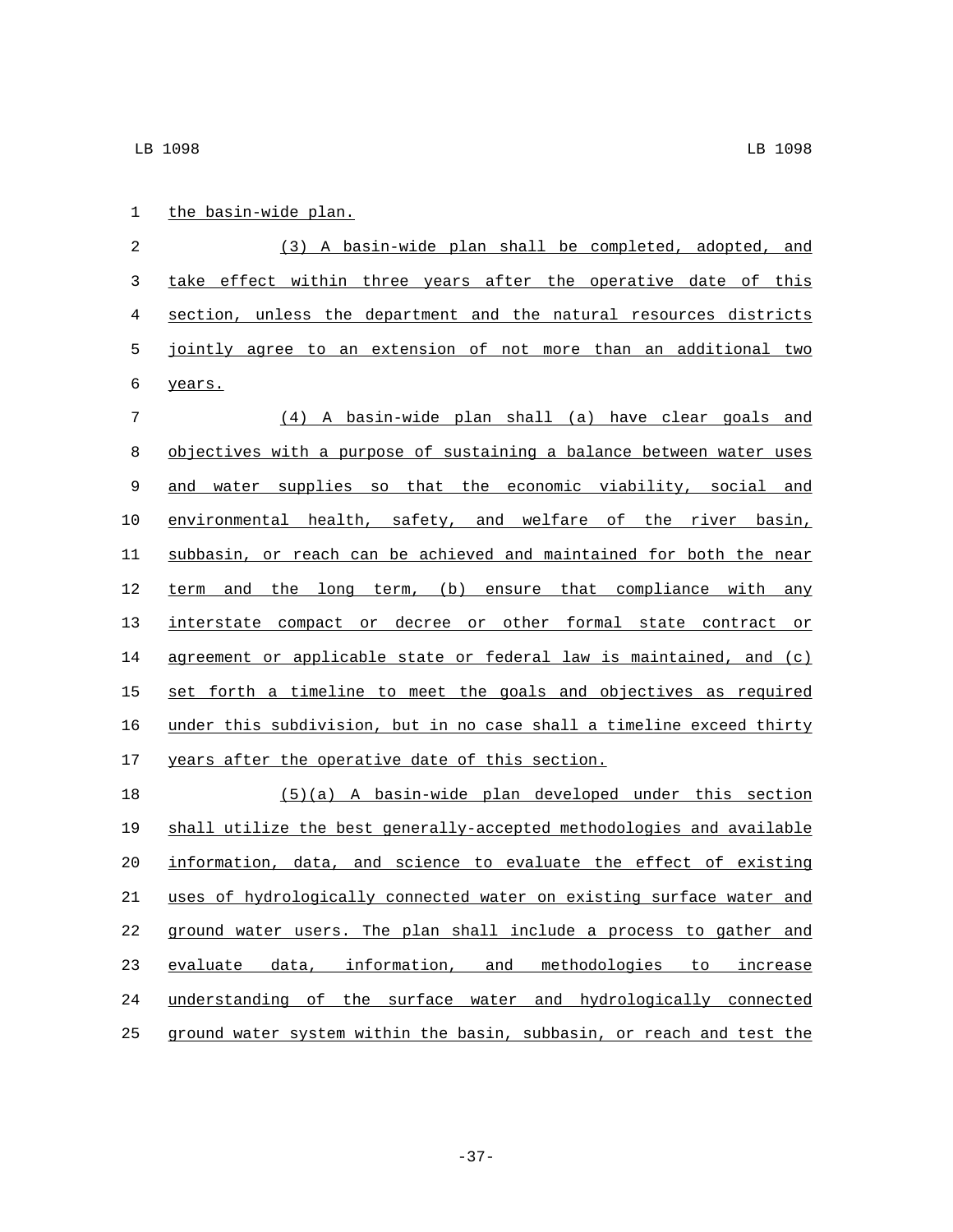| 1                | validity of the conclusions, information, and assumptions upon which  |
|------------------|-----------------------------------------------------------------------|
| $\mathbf{2}$     | the plan is based.                                                    |
| $\mathbf{3}$     | (b) A basin-wide plan developed under this section shall              |
| 4                | include a schedule indicating the end date by which the stated goals  |
| 5                | and objectives are to be achieved and the management actions to be    |
| $\epsilon$       | taken to achieve the goals and objectives. To ensure that reasonable  |
| $\boldsymbol{7}$ | progress is being made toward achieving the final goals and           |
| $\,8\,$          | objectives of the plan, the schedule shall also include measurable    |
| $\mathsf 9$      | hydrologic objectives and intermediate dates by which the objectives  |
| 10               | are expected to be met and monitoring plans to measure the extent to  |
| 11               | which the objectives are being achieved. Such intermediate objectives |
| 12               | shall be established in a manner that, if achieved on schedule, will  |
| 13               | provide a reasonable expectation that the goals of the plan will be   |
| 14               | achieved by the established end date.                                 |
| 15               | (c) A basin-wide plan shall be developed using a                      |
| 16               | consultation and collaboration process involving representatives from |
| 17               | irrigation districts, reclamation districts, public power and         |
| 18               | irrigation districts, mutual irrigation companies, canal companies,   |
| 19               | ground water users, range livestock owners, the Game and Parks        |
| 20               | Commission, and municipalities that rely on water from within the     |
| 21               | affected area and that, after being notified of the commencement of   |
| 22               | the plan development process, indicate in writing their desire to     |
| 23               | become an official participant in such process. The department and    |
| 24               | affected natural resources districts shall involve official           |
|                  |                                                                       |

participants in formulating, evaluating, and recommending plans and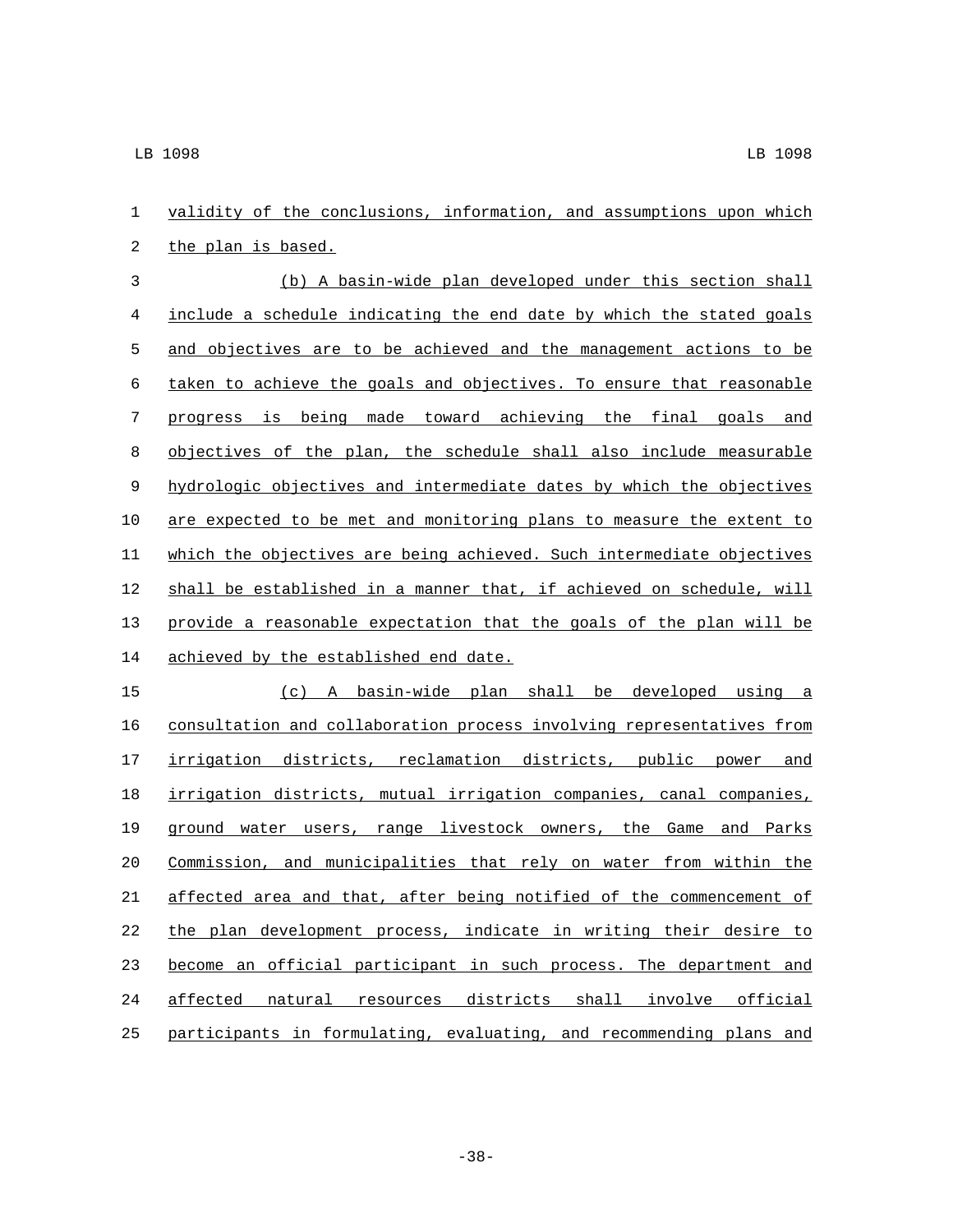management actions and work to reach an agreement among all official participants involved in a basin-wide plan. In addition, the department or the affected natural resources districts may include designated representatives of other stakeholders. If agreement is reached by all parties involved in such consultation and collaboration process, the department and the affected natural resources districts shall adopt the agreed-upon basin-wide plan. If agreement cannot be reached by all parties involved, the basin-wide plan shall be developed and adopted by the department and the affected natural resources districts or by the Interrelated Water 11 Review Board pursuant to section 46-719.

12 (d) Within five years after the adoption of the basin-13 wide plan, and every five years thereafter, the department and affected natural resources districts shall conduct a technical analysis of the actions taken in a river basin to determine the progress towards meeting the goals and objectives of the plan. The analysis shall include an examination of (i) available supplies, current uses, and changes in long-term water availability, (ii) the effects of conservation practices and natural causes, including, but not limited to, drought, and (iii) the effects of the plan in meeting the goal of sustaining a balance between water uses and water supplies. The analysis shall determine if changes or modifications to the basin-wide plan are needed to meet the goals and objectives pursuant to subdivision (4)(a) of this section. The department and affected natural resources districts shall present the results of the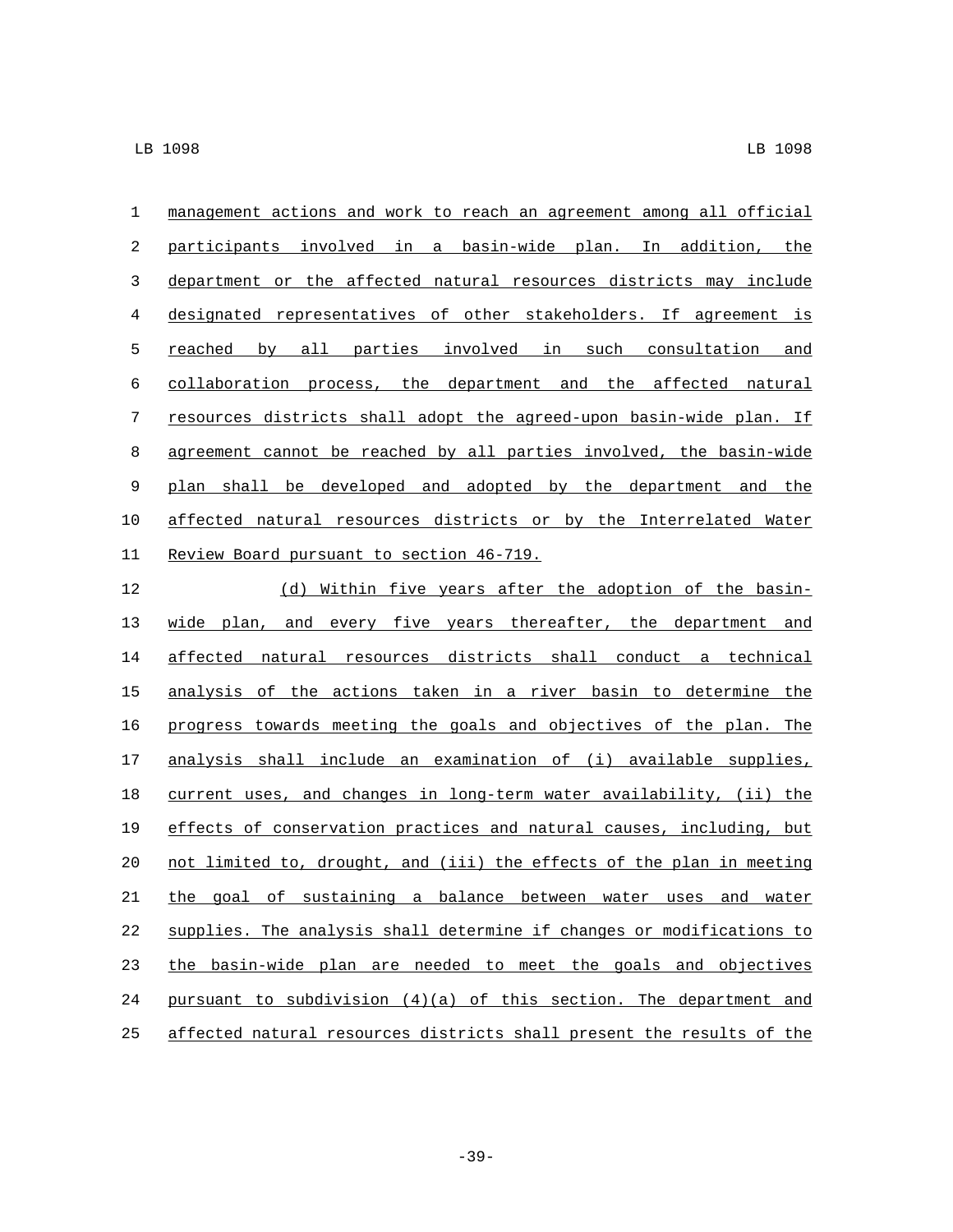| $\mathbf 1$ | analysis and any recommended modifications to the plan at a public    |
|-------------|-----------------------------------------------------------------------|
| 2           | meeting and shall provide for at least a thirty-day public comment    |
| 3           | period before holding a public hearing on the recommended             |
| 4           | modifications. The department shall submit a report to the            |
| 5           | Legislature of the results of this analysis and the progress made     |
| 6           | under the basin-wide plan. The report shall be<br>submitted           |
| 7           | electronically. Any official participant or stakeholder may submit    |
| 8           | comments to the department and affected natural resources districts   |
| 9           | on the final basin-wide plan adopted by the department and affected   |
| 10          | natural resources districts, which shall be made a part of the report |
| 11          | to the Legislature.                                                   |
| 12          | (e) Before adoption of a basin-wide plan, the department              |
| 13          | and affected natural resources districts shall schedule at least one  |
| 14          | public hearing to take testimony on the proposed plan. Any such       |
| 15          | hearings shall be held in reasonable proximity to the area affected   |
| 16          | by the plan. Notice of hearings shall be published as provided in     |
| 17          | section 46-743. All interested persons may appear at any hearings and |
| 18          | present testimony or provide other evidence relevant to the issues    |
| 19          | under consideration. Within sixty days after the final hearing, the   |
| 20          | department and affected natural resources districts shall jointly     |
| 21          | determine whether to adopt the plan.                                  |
| 22          | (f) The department and the affected natural resources                 |
| 23          | districts may utilize, when necessary, the Interrelated Water Review  |
| 24          | Board process provided in section 46-719 for disputes arising from    |
| 25          | developing, implementing, and enforcing a basin-wide plan developed   |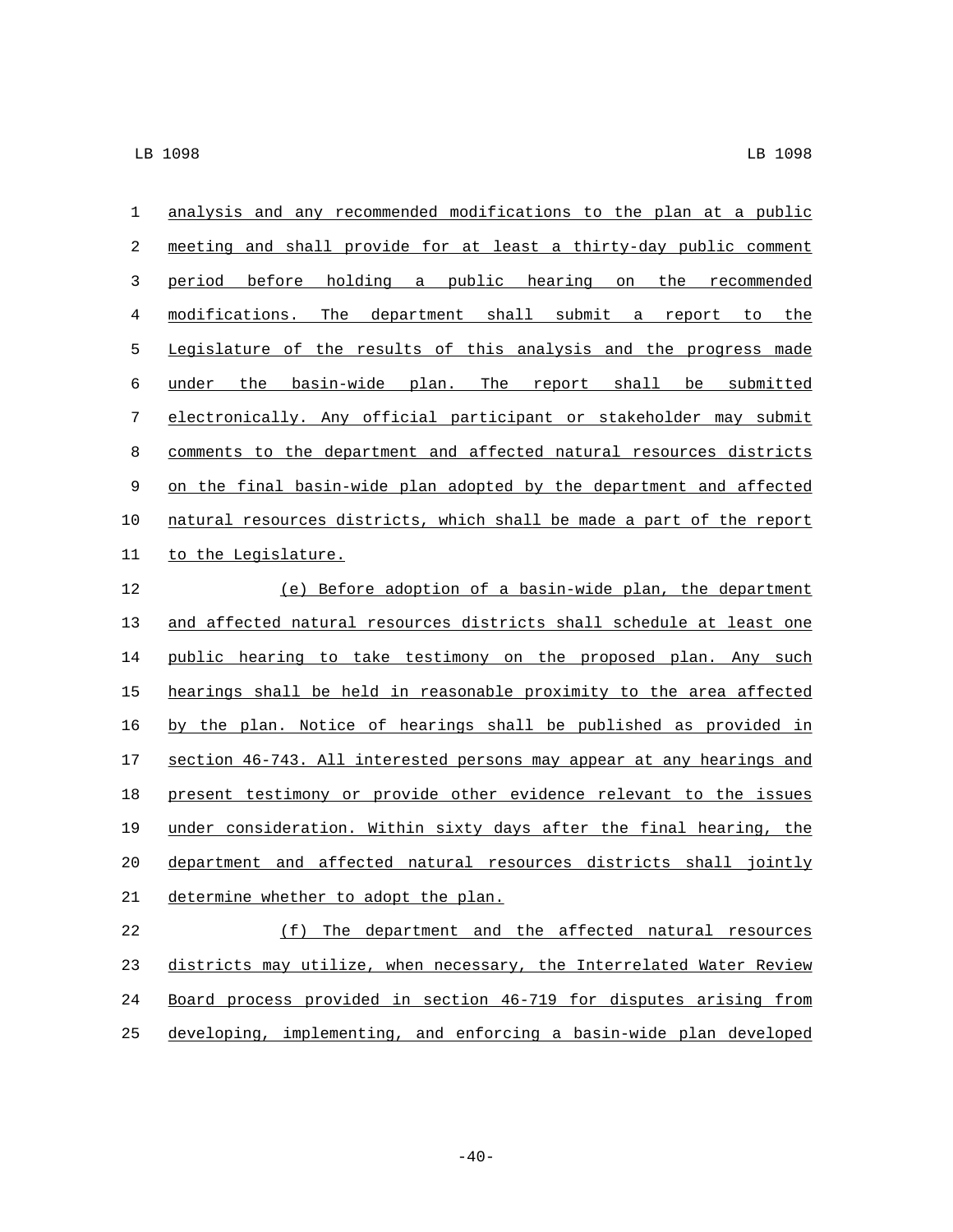1 under this section. 2 Sec. 16. On and after the operative date of this section, a board shall not vote to enter into a ground water augmentation project without conducting a public hearing on the project, with notice of the hearing given as provided in section 46-743. Sec. 17. Section 77-1371, Revised Statutes Cumulative 7 Supplement, 2012, is amended to read: 77-1371 Comparable sales are recent sales of properties that are similar to the property being assessed in significant physical, functional, and location characteristics and in their contribution to value. When using comparable sales in determining actual value of an individual property under the sales comparison approach provided in section 77-112, the following guidelines shall be considered in determining what constitutes a comparable sale: (1) Whether the sale was financed by the seller and included any special financing considerations or the value of 17 improvements; (2) Whether zoning affected the sale price of the 19 property; (3) For sales of agricultural land or horticultural land as defined in section 77-1359, whether a premium was paid to acquire property. A premium may be paid when proximity or tax consequences cause the buyer to pay more than actual value for agricultural land 24 or horticultural land;

(4) Whether sales or transfers made in connection with

-41-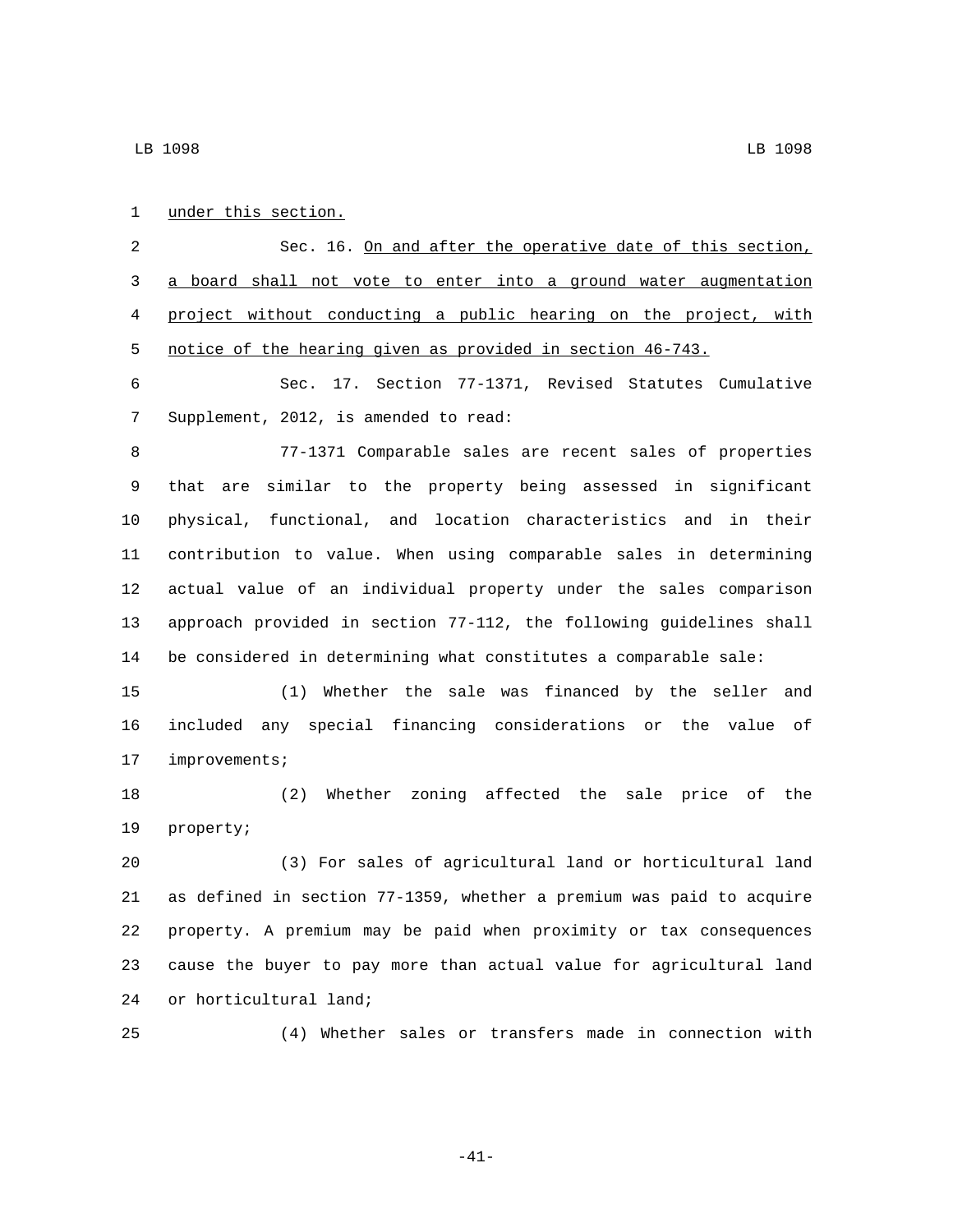foreclosure, bankruptcy, or condemnations, in lieu of foreclosure, or in consideration of other legal actions should be excluded from comparable sales analysis as not reflecting current market value; (5) Whether sales between family members within the third degree of consanguinity include considerations that fail to reflect current market value;6 (6) Whether sales to or from federal or state agencies or local political subdivisions reflect current market value; (7) Whether sales of undivided interests in real property or parcels less than forty acres or sales conveying only a portion of 11 the unit assessed reflect current market value; (8) Whether sales or transfers of property in exchange for other real estate, stocks, bonds, or other personal property 14 reflect current market value; (9) Whether deeds recorded for transfers of convenience, transfers of title to cemetery lots, mineral rights, and rights of 17 easement reflect current market value; (10) Whether sales or transfers of property involving railroads or other public utility corporations reflect current market 20 value; (11) Whether sales of property substantially improved subsequent to assessment and prior to sale should be adjusted to reflect current market value or eliminated from such analysis; (12) For agricultural land or horticultural land as defined in section 77-1359 which is or has been receiving the special

-42-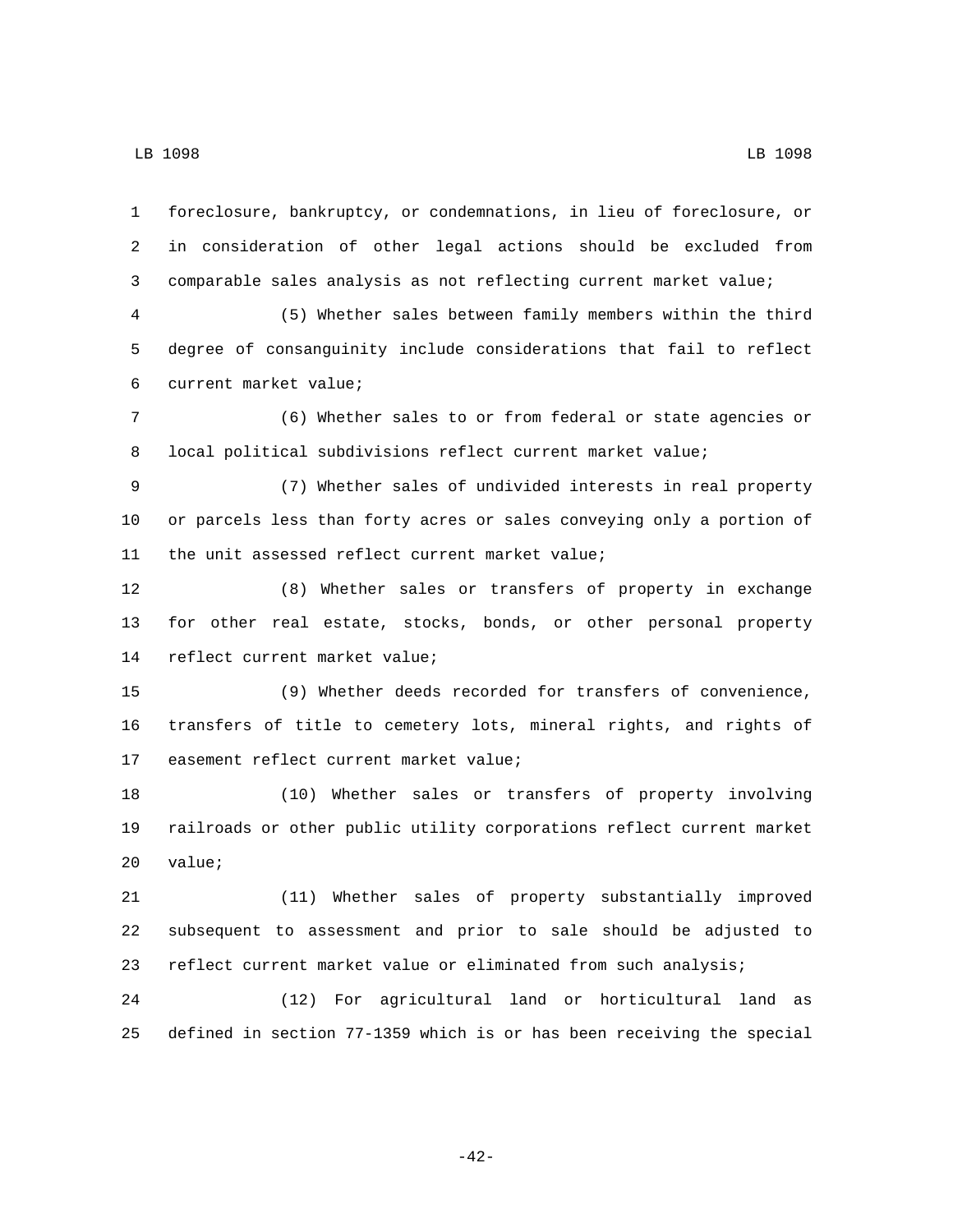valuation pursuant to sections 77-1343 to 77-1347.01, whether the sale price reflects a value which the land has for purposes or uses other than as agricultural land or horticultural land and therefor does not reflect current market value of other agricultural land or 5 horticultural land; and (13) Whether sales or transfers of property are in a similar market area and have similar characteristics to the property 8 being assessed $\frac{i}{n}$  and  $\frac{1}{n}$  (14) For agricultural land and horticultural land as defined in section 77-1359 which is within a class or subclass of irrigated cropland pursuant to section 77-1363, whether the difference in well capacity or in water availability due to federal, state, or local regulatory actions or limited source affected the 14 sale price of the property. If data on current well capacity or current water availability is not available from a federal, state, or local government entity, this subdivision shall not be used to 17 determine what constitutes a comparable sale.

 The Property Tax Administrator may issue guidelines for assessing officials for use in determining what constitutes a comparable sale. Guidelines shall take into account the factors listed in this section and other relevant factors as prescribed by 22 the Property Tax Administrator.

 Sec. 18. Sections 17 and 19 of this act become operative three calendar months after the adjournment of this legislative session. The other sections of this act become operative on their

-43-